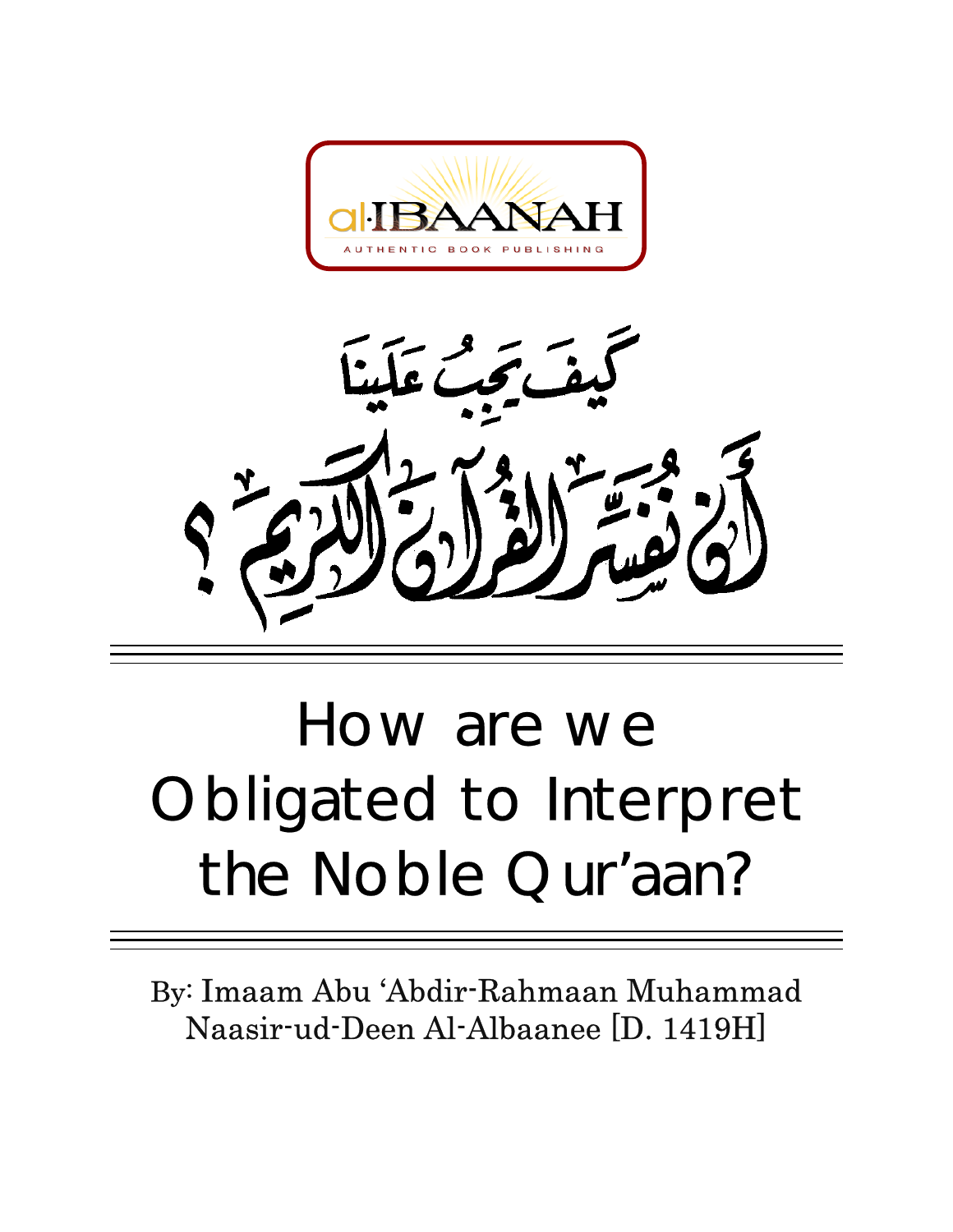

## **© Copyright Al-Ibaanah Book Publishing, USA Published On-Line for Free Distribution**

## **First Edition: May 2007 Translated by: isma'eel alarcon**

**Note:** This document is an on-line book publication of www.al-ibaanah.com. This book was formatted and designed specifically for being placed free on the Internet. Al-Ibaanah Book Publishing allows for this document, in its present form and with no alterations, to be distributed, printed, photocopied, reproduced and/or disbursed by electronic means *for the purpose of spreading its content and not for the purpose of gaining a profit,* unless a specific request is sent to the publishers and permission is granted. Anyone wishing to quote from this document must give credit to the publisher.

**About the Book:** This book is a complete translation of a treatise entitled *"Kayfa Yajibu 'alaynaa an Nufassir al-Qur'aan-al-Kareem"* (How are we Obligated to Interpret the Noble Qur'aan). The source used for the translation was the Al-Maktabah al-Islaamiyyah first edition published in 1421H.

The foundation of this treatise is questions that were posed to the Shaikh, may Allaah have mercy on him, to which he responded in recorded format. These questions and answers were then transcribed, printed on paper and presented to the Shaikh who read them and commented on them in his own handwriting.

The publishing house printed and distributed the book after the death of Imaam Al-Albaanee due to the great benefit found in the work since the author discusses several rules and principles related to interpreting the meanings of the Qur'aan, which every Muslim should follow when trying to understand the Book of Allaah.

It is important to note also that in his biographical account of Imaam Al-Albaanee, Shaikh 'Alee Al-Halabee counted this treatise as being one of his works.

### **A Publication of Al-Ibaanah E-Books**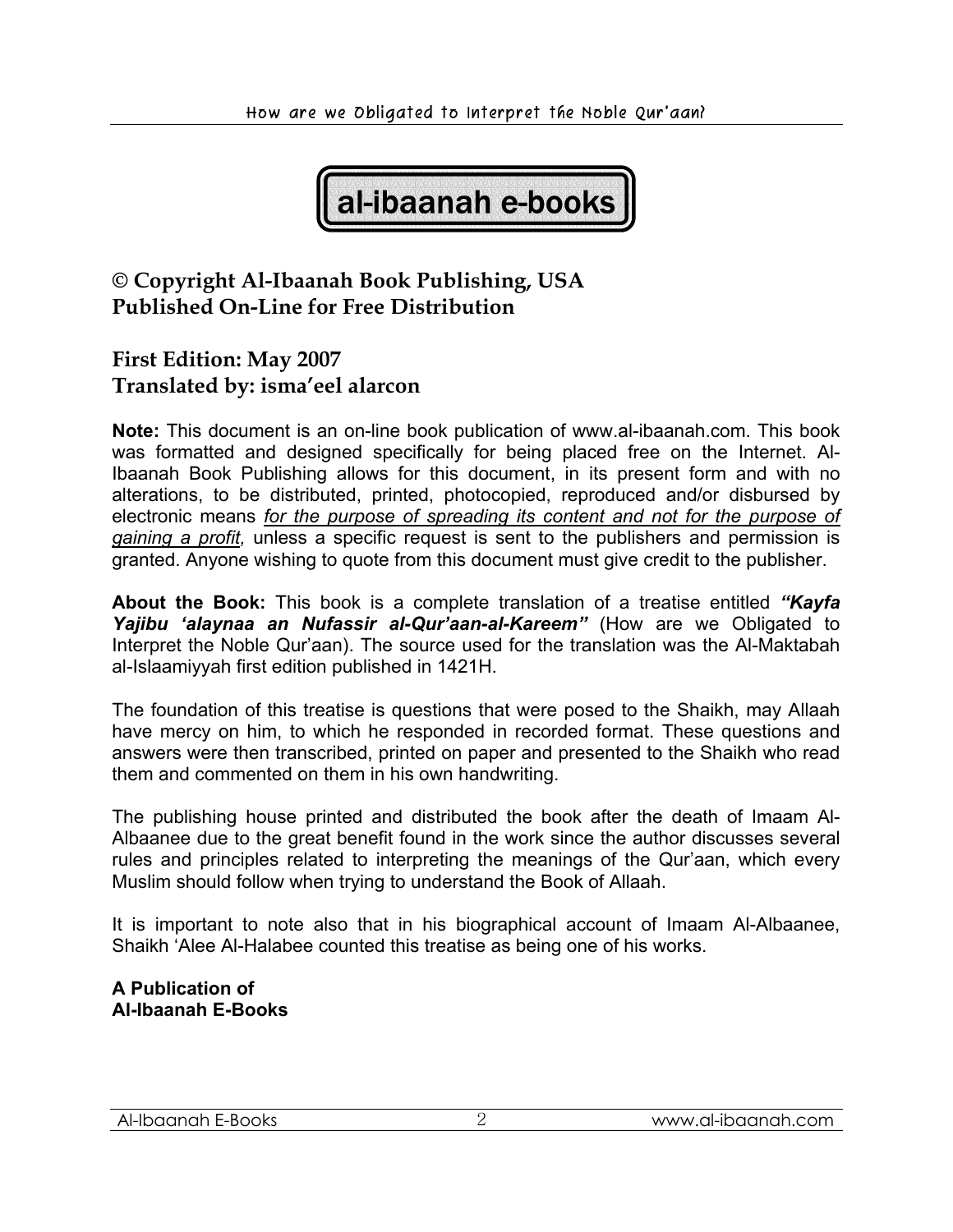## TABLE OF CONTENTS

|    | 1. Question One: "Take what you wish from the Qur'aan                                                              | 4  |
|----|--------------------------------------------------------------------------------------------------------------------|----|
| 2. | <b>Question Two:</b> Refuting a Claim of the Qur'aaniyoon                                                          | 6  |
| 3. | Question Three: Can a Hadeeth Contradict a Verse                                                                   | 7  |
|    | 4. Question Four: Speaking while the Qur'aan is being                                                              | 11 |
| 5. | Question Five: The Meaning of Allaah being the "Best                                                               | 12 |
| 6. | <b>Question Six:</b> The Meaning of Allaah's statement:<br>"Whoever seeks other than Islaam as a Religion, it will | 13 |
|    | 7. Question Seven: The Meaning of Allaah placing Veils                                                             | 15 |
| 8. | <b>Question Eight:</b> The Ruling on Kissing the Mus-haf                                                           | 18 |
| 9. | Question Nine: How are we Obligated to Interpret the                                                               | 22 |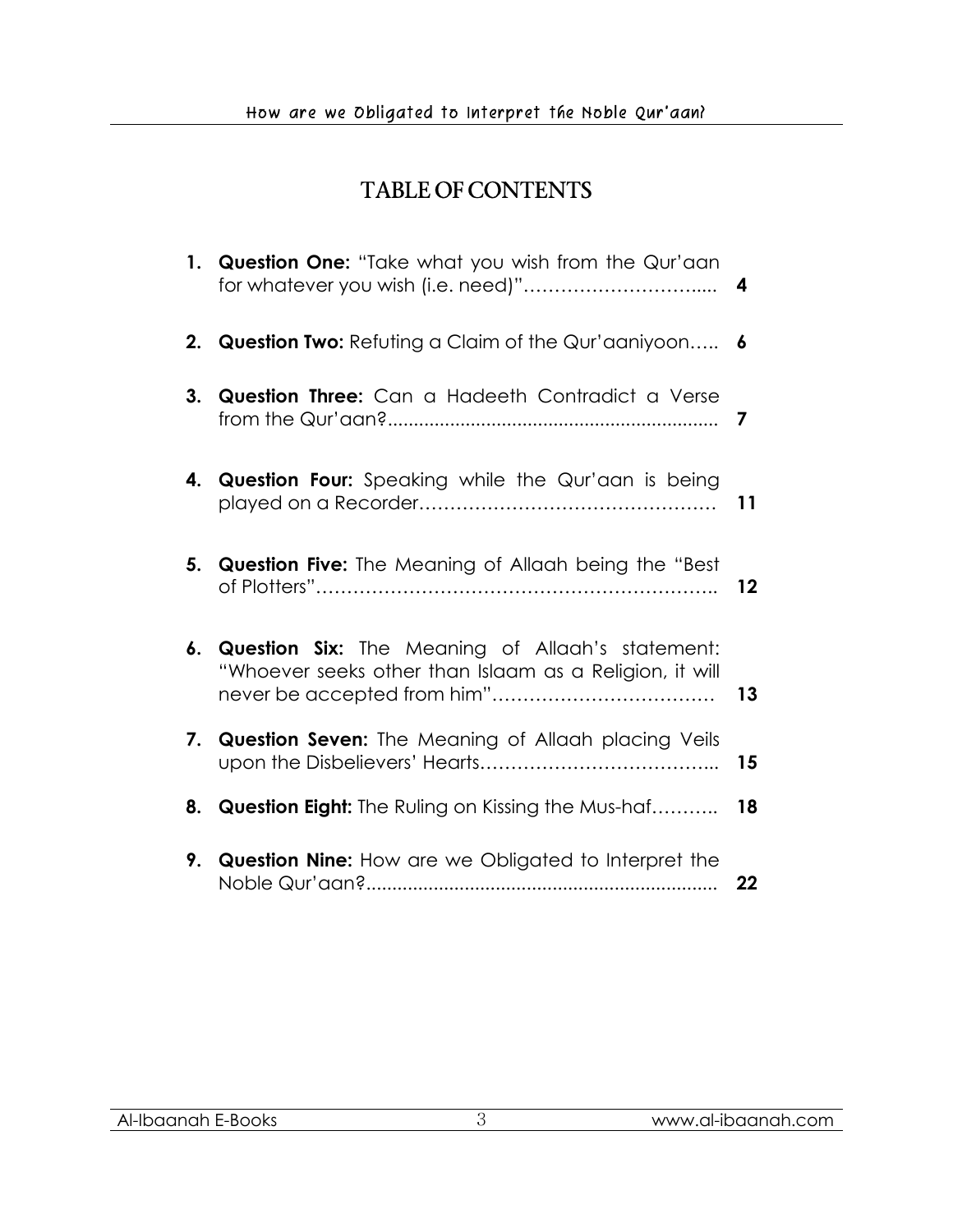## TEXT OF THE BOOK

**[1] Question:** Noble Shaikh, I read a hadeeth in a small book, which states: **"Take what you wish from the Qur'aan for whatever you wish (i.e. need)."**1 Is this hadeeth authentic? Please benefit us, may Allaah reward you.

**[1] Answer:** This hadeeth: **"Take what you wish from the Qur'aan for whatever you wish (i.e. need)"** is a hadeeth that has become famous amongst some tongues. But unfortunately, it is one of those hadeeths that have no basis in the Sunnah. So because of this, it is not permissible to report it or ascribe it to the Prophet  $\ddot{\mathbf{x}}$ .

Furthermore, this vast and comprehensive understanding (found in the hadeeth) is not valid and not established at all in the Legislation of Islaam: **"Take what you wish from the Qur'aan for whatever you wish."** So for example, (this hadeeth indicates that) I can just sit at home and not go out to work in my job or occupation, instead seeking sustenance from my Lord – that He send it down to me from the sky – since I am taking what I wish from the Qur'aan! Who says such a thing!!!

Therefore, this is a false statement. Perhaps it is a narration that was fabricated by those lazy Sufis who are accustomed to sitting and residing in those places they call *ribaataat*  (hospices). They gather in these areas and sit there awaiting Allaah's sustenance from those people who bring it to them. This is in spite of them knowing that this is not from the nature of a Muslim since the Prophet  $*$  nurtured everyone to have high aspirations and to be dignified, as he  $*$  said: "The upper hand is better than the lower hand. The **upper hand is the one that gives and the lower hand is the one that asks (i.e. begs)."** <sup>2</sup>

Concerning this topic, I was amazed by a story I once read regarding one of these ascetics and Sufis, but I will not prolong it since their tales are many and bizarre:

They claim that one of them went out one time traveling throughout the land without any provisions. So it got to the point that he was about to die from hunger when a village appeared to him from afar, so he walked to it. This was on a Friday. According to his perception, he had gone out while putting all of his reliance upon Allaah.

So in order not to invalidate this so called "reliance", according to his view, he didn't make himself visible to the gathering of people in the masjid. Rather, he hid himself under the mimbar (pulpit) so that no one would notice him. But he kept telling himself that perhaps someone would detect him. In the meantime, the speaker (*khateeb*)

<sup>1</sup> *Silsilat-ul-Ahaadeeth ad-Da'eefah* (557)

<sup>2</sup> *Saheeh Al-Bukhaaree* (1429) and the wording is from him and *Saheeh Muslim* (1033)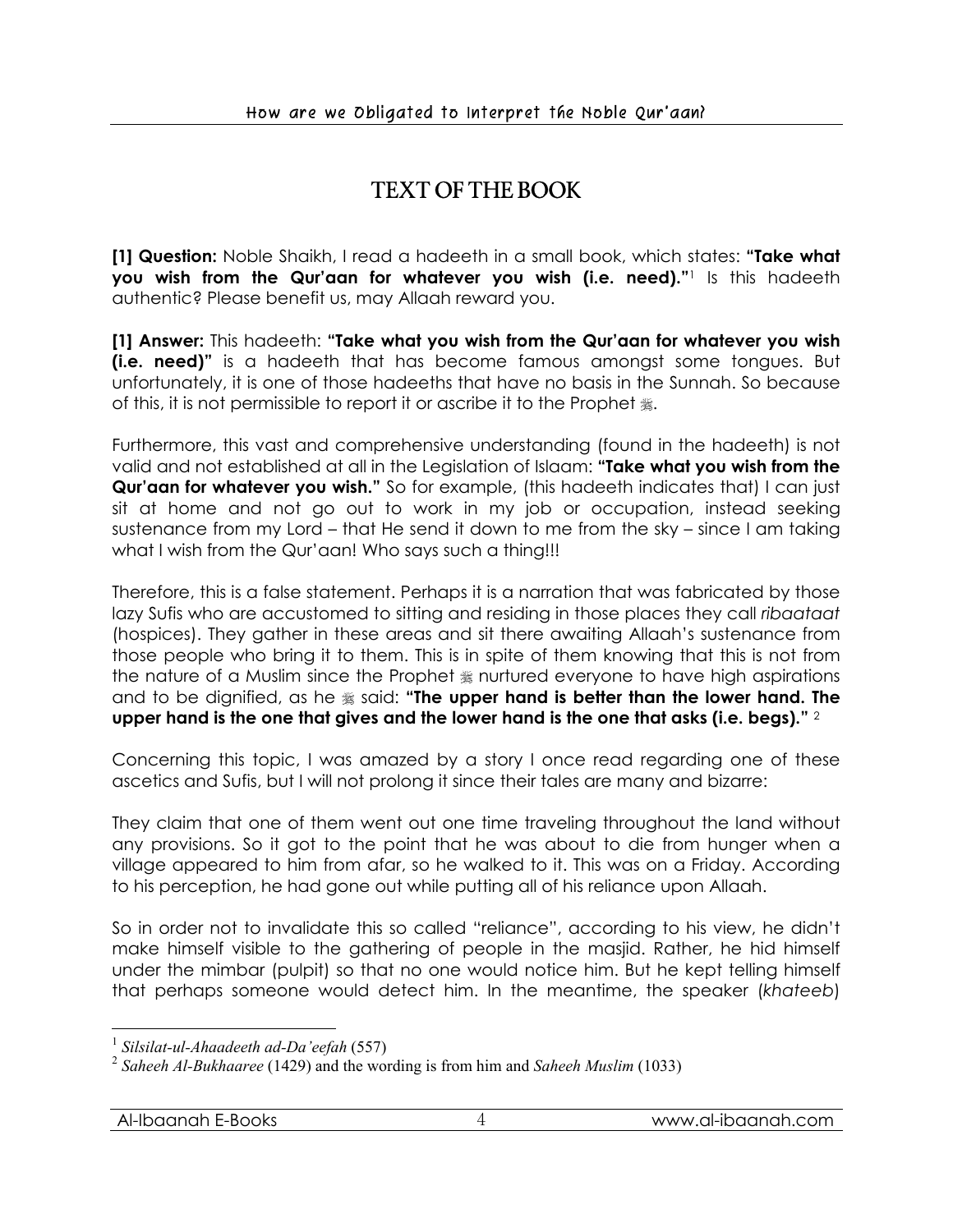#### How are we Obligated to Interpret the Noble Qur**'**aan?

delivered his sermon and this man failed to pray along with the congregation! After, the Imaam finished giving his sermon and praying, the people began exiting the doors of the masjid in groups and individually. This was such that the man felt that the masjid would soon be empty, at which point the doors would be locked and he would remain alone in the masjid without any food or drink.

So he had no choice but to make some sounds like that of one clearing his throat in order to let those present known that he was there. Some people realized someone was there so they went and found a man that looked like he had nearly transformed to just bones due to hunger and thirst. The people took hold of him and rushed to assist him.

They asked him: "Who are you, sir?"

He replied: "I am a *zaahid* (ascetic), one who puts his reliance in Allaah."

They said: "How can you say 'I am one who puts his reliance in Allaah' when you almost died. If you had truly put your reliance in Allaah, you would not have asked (for help), nor would you have alerted the people to your presence by clearing your throat. And as a result you would have died due to your sin!"

This is an example of the extent that can be reached due to the likes of this hadeeth: "Take what you wish from the Qur'aan for whatever you wish (i.e. need)."

To summarize: This hadeeth has no basis to it.

**[2] Question:** Noble Shaikh! The Qur'aaniyoon3 say: Allaah says:



**"And We have explained everything in detail with a full explanation."** [Surah Al-Israa: 12]

And Allaah says:

مَّا فَرَّطْنَا فِي الكِتَابِ مِن شَيْءٍ

**"We have not neglected anything in the Book."** [Surah Al-An'aam: 38]

 $\overline{a}$ <sup>3</sup> **Translator's Note:** This is a name given to those who claim that the Qur'aan is sufficient for deriving rules and laws in Islaam and that there is no need to turn to the Sunnah. Some even go so far as to reject the Sunnah in its entirety and rely solely on the Qur'aan.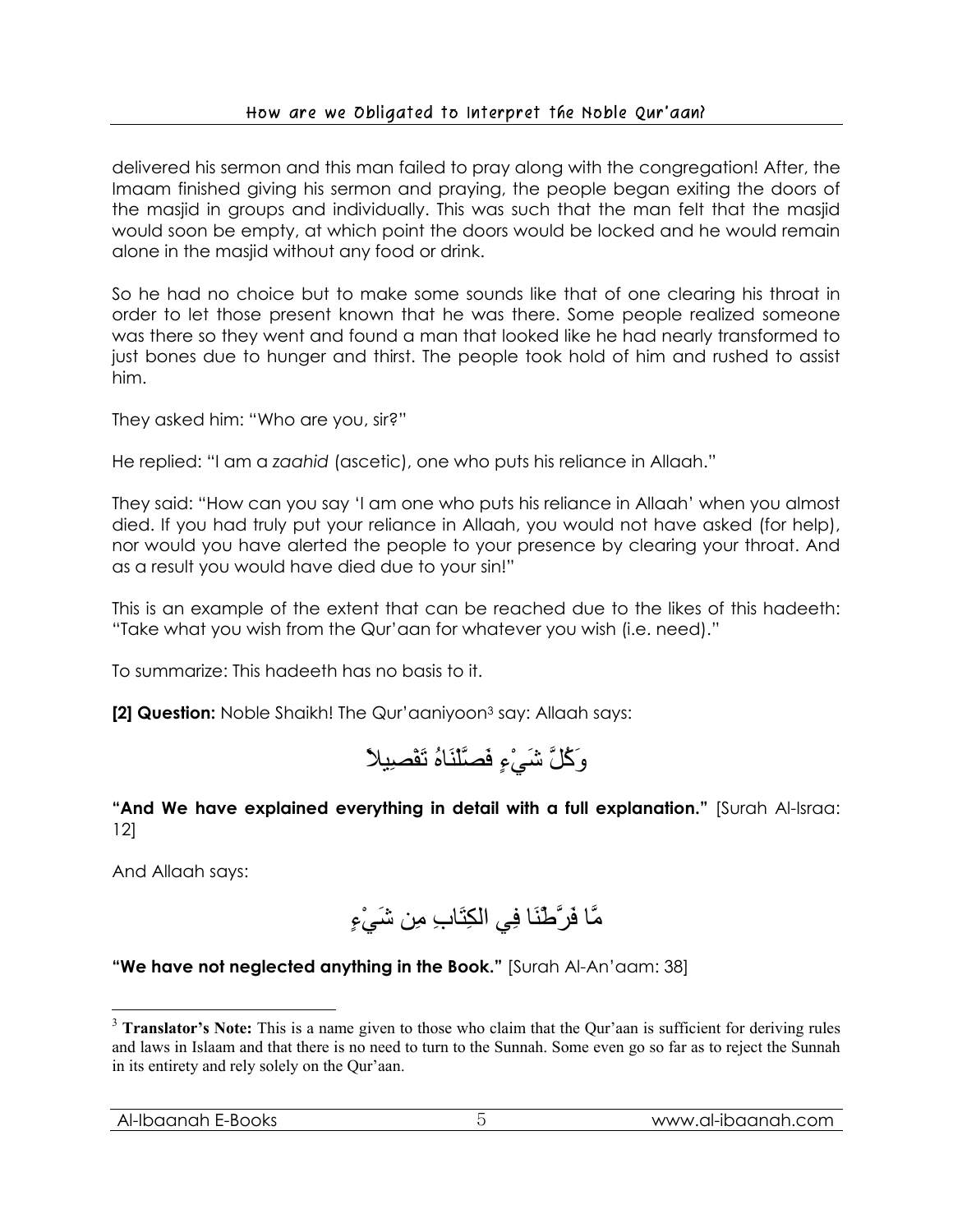And the Messenger of Allaah  $*$  said: "Verily this Qur'aan – part of it is in the Hand of **Allaah and part of it is in your hands. So hold fast onto it, for you will never go astray nor will you ever be ruined after it."**<sup>4</sup> We would like your comments on this?

**[2] Answer:** As for Allaah's saying: **"We have not neglected anything in the Book"**, what is meant by the word **"Book"** here is the Preserved Tablet and not the Noble Qur'aan.

And as for Allaah's statement: **"And We have explained everything in detail with a full explanation"**, if you attach what was explained previously to the Noble Qur'aan, then it becomes certain that Allaah has indeed explained everything in detail, however with another provision. You are aware that an explanation may at times be general, such as when one places general rules under which exist many particulars the likes of which cannot be confined due to their large number. So by the Wise Legislator placing wellknown rules for these many particulars, the meaning of the noble ayah becomes apparent.

The explanation may also be detailed, and this is what is obvious from this ayah as the Prophet  $\triangleq$  said: "I have not left behind anything that Allaah commanded me with **except that I have ordered you to do it. And I have not left behind anything that Allaah forbade me from except that I have forbidden you from it."** <sup>5</sup>

So the explanation may at times be with rules, which many particulars (and details) fall under. And at other times it may be in such detail in terms of the vocabulary of the acts of worship and laws that it does not require being referenced to any of these rules.

Among the rules that numerous branches fall under – and which show the greatness of Islaam and the vast scope of Islaam in legislating – for example, are:

The Prophet's  $\frac{m}{2}$  statement: "There is no harming (of oneself) or others."  $6$ 

Ihe Prophet's  $\frac{1}{2}$  statement: "**Every intoxicant is alcohol and every alcohol is unlawful."** <sup>7</sup>

And his  $\frac{1}{2}$  statement: "Every innovation is misguidance, and every misguidance is in the **Hellfire."** <sup>8</sup>

These are rules and generalizations that do not exclude anything related to harming of one's self or harming of one's wealth, with respect to the first hadeeth, nor does it exclude anything related to that which intoxicates, with respect to the second

<sup>4</sup> *Saheeh At-Targheeb wat-Tarheeb* (1/93/35)

<sup>5</sup> *Silsilat-ul-Ahaadeeth as-Saheehah* (1803)

<sup>6</sup> *Saheeh al-Jaami'-us-Sagheer* (7517)

<sup>7</sup> *Irwaa'-ul-Ghaleel* (8/40/2373)

<sup>8</sup> *Saheeh at-Targheeb wat-Tarheeb* (1/92/34) and *Salaat-ut-Taraaweeh* (pg. 75)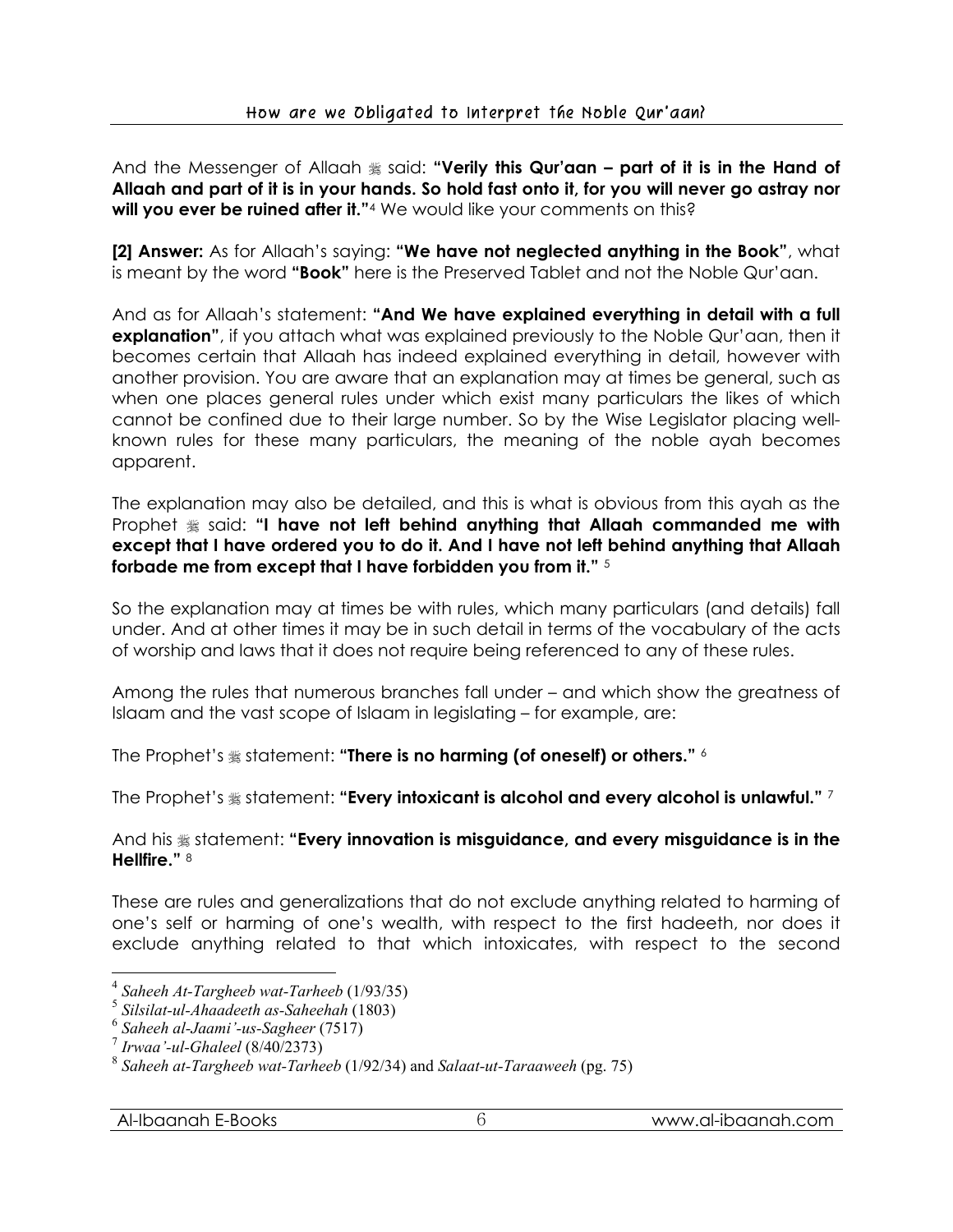hadeeth, whether the intoxicant is derived from grapes, which is the most popular form, or from corn or from any other substance. So long as the product is an intoxicant, it is unlawful (Haraam).

The same goes for the third hadeeth – it is not possible to take into account the number of innovations due to their large amount. It is not possible to account for all of them. However in spite of this, this hadeeth – even though brief in size – states with all clarity: **"Every innovation is misguidance, and every misguidance is in the Hellfire."**

This is a detailed statement but with rules.

As for the laws that you are aware of, they are explained in detail by words that have been mentioned in the Sunnah in most cases and at times they are mentioned in the noble Qur'aan as is the case with the laws of inheritance, for example.

As for the hadeeth that was mentioned in the question, then it is an authentic hadeeth, and acting upon it is what we should try to adhere to as stated in the hadeeth in which the Prophet  $\frac{1}{28}$  said: "I have left two things amongst you by which you will never go **astray so long as you hold steadfast onto them: The Book of Allaah and the Sunnah of His Messenger."** <sup>9</sup>

So holding steadfast onto the Rope of Allaah – which is in our hands – refers to acting upon the Sunnah, which explains the noble Qur'aan.

**[3] Question:** There are some who say that if a hadeeth contradicts an ayah in the Qur'aan, it should be rejected no matter what level of authenticity it has. Then they use as an example the hadeeth: **"Indeed the deceased person will be punished (in the**  grave) due to the crying of his family for him."<sup>10</sup> They use the statement of 'Aa'ishah in which she used Allaah's saying to refute this hadeeth:

# وَلَا تَزِرُ وَازِرَةٌ وِزْرَ أُخْرَى

**"And no bearer of burdens shall bear the burden of another."** [Surah Faatir: 18] How do we respond to those who say this?

**[3] Answer:** Rejecting this hadeeth falls under the issues related to rejecting the Sunnah by way of the Qur'aan. So this shows the deviation of this way of thinking.

As for the response to this hadeeth – and I am referring here particularly to those who adhere to the hadeeth of 'Aa'ishah, then it is as follows:

<sup>9</sup> *Mishkaat-ul-Masaabeeh* (1/66/186)

<sup>10</sup> *Saheeh al-Jaami'-us-Sagheer* (1970)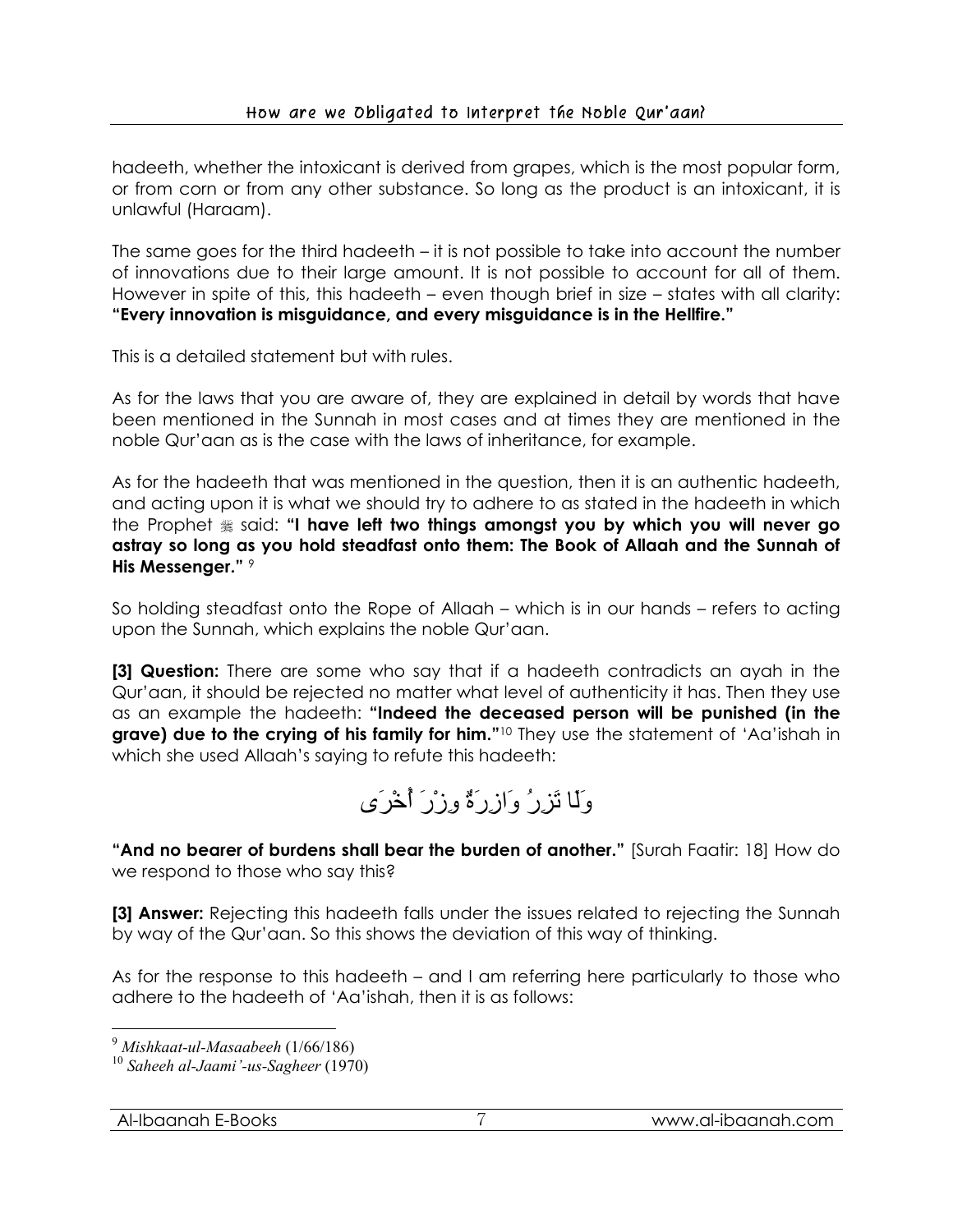**First: From a hadeeth standpoint:** There is no way to reject this hadeeth from a hadeeth standpoint due to two reasons:

1. It has been reported through an authentic chain of narration from Ibn 'Umar  $\ddot{\ast}$ .

2. Ibn 'Umar  $\ast$  is not alone in reporting it, rather he was followed in that by 'Umar bin Al-Khattaab  $\ast$ . Furthermore, he and his son are not alone in reporting it either, for they were also followed in that by Al-Mugheerah bin Shu'bah  $\ast$ . This is what comes to my mind at this time since the reports of all three of these Companions can be found in the two *Saheeh* Collections.

And if a person were to conduct an exclusive research on this hadeeth, he would find other paths of narration for it. These three ahaadeeth all have authentic chains of narration so they cannot be rejected just based on the claim that they "contradict" the noble Qur'aan.

**Second: From a tafseer standpoint:** This is since the scholars have explained this hadeeth in two ways:

1. This hadeeth only applies to a deceased person who knew during the course of his life that his family would commit oppositions to the Religion after his death and did not advise them. Nor he did direct them to not cry over him since this crying would serve as a means for his being punished in the grave.

The usage of the word **"the"** when referring to the **"deceased person"** is not allencompassing and inclusive. Meaning: The hadeeth does not mean that every deceased person will be punished due to the crying of his family members. Rather, the word "the" is for a specific designation, meaning it refers to only those who do not advise others to not commit what opposes the Religion after his death. So this is the type of person who will be punished by the crying of his family over him.

As for the one who takes charge of advising his family and directing them with religious guidelines such as to not wail over him and to not commit the offenses that are done ,particularly in this era, then such a person will not be punished. But if he does not direct and advise (his family), he will be punished.

This is the detailed breakdown that we are required to understand from the first explanation, in accordance to the interpretation of many well known and famous scholars such as An-Nawawee and others. So when we come to comprehend this detailed breakdown, it becomes clear that there is in fact no contradiction between this hadeeth and Allaah's statement:

وَلاَ تَزِرُ وَازِرَةٌ وِزْرَ أُخْرَى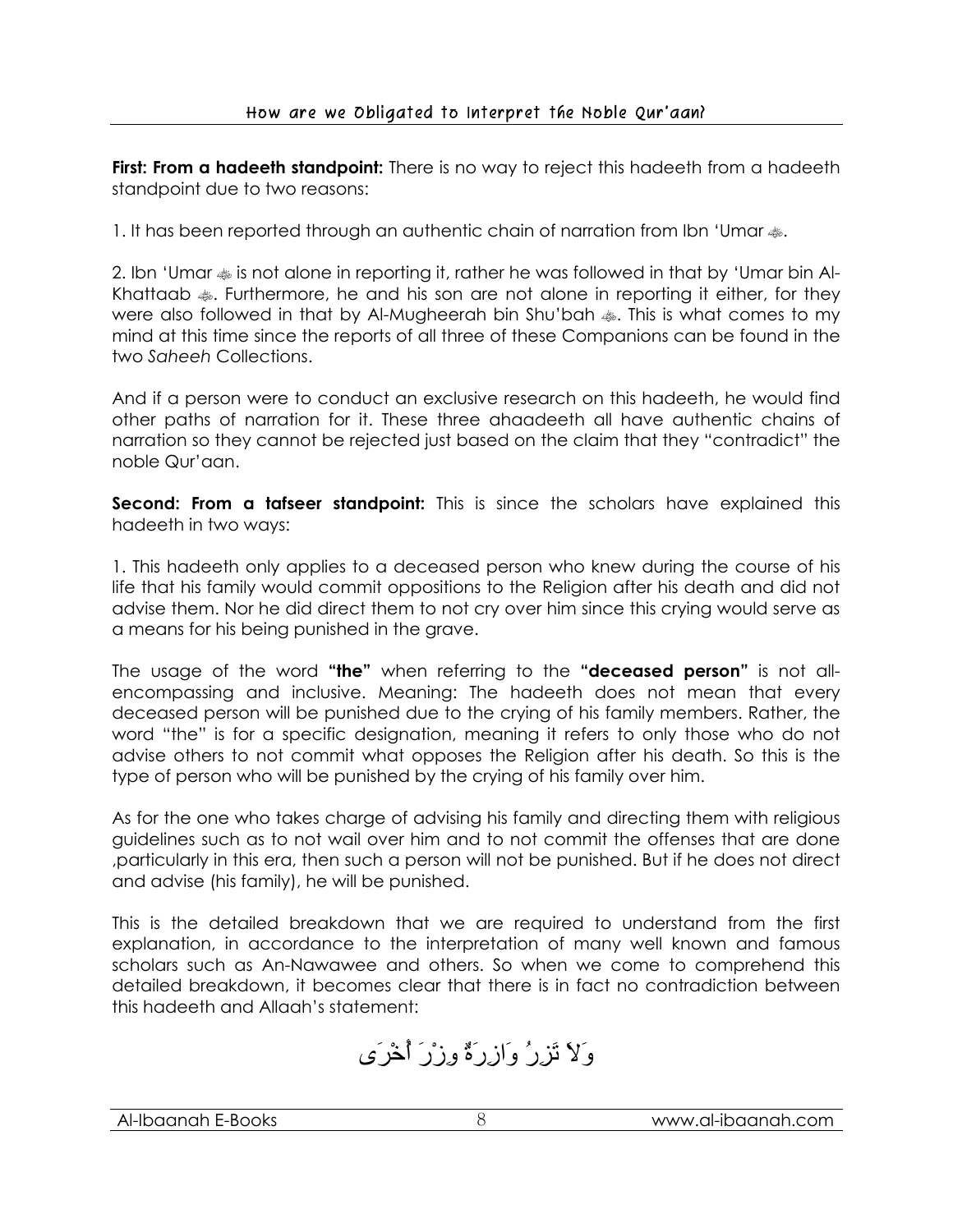### **"And no bearer of burdens shall bear the burden of another."** [Surah Al-An'aam: 164]

A contradiction only becomes apparent if the word **"the"** in the word **"the deceased person**" is understood to be all-inclusive, meaning that it encompasses everyone who dies. This is where the hadeeth becomes obscure and contradicts the noble ayah in the Qur'aan. But if we comprehend the meaning of the hadeeth according to what was mentioned before, there would be no more contradictions or obscurities since we would understand that the one who is being punished (in the grave) is only like that because he failed to advise and direct his family members (before his death). This is the first manner in which this hadeeth has been interpreted in order to repel this so-called "contradiction."

2. A second interpretation has been mentioned by Shaikh-ul-Islaam Ibn Taimiyyah, may Allaah have mercy on him, in some of his writings. And it is that the punishment here does not refer to the punishment in the grave or the punishment in the Hereafter but rather, that it only refers to pain and sorrow. Meaning: When a deceased person hears the crying of his family for him, he will feel bad and sorrowful for their grief over him.

This is what Shaikh-ul-Islaam Ibn Taimiyyah said. If it is correct, it would eradicate the root of the misconception.

However, I say: Such an explanation goes against two facts, which is why we can only rely on the first explanation of this hadeeth:

**The First Fact:** The report from Al-Mugheerah bin Shu'abah  $\ast$  that I indicated previously has an addition to it that clarifies that the punishment here does not refer to just pain and sorrow, but rather that it refers to actual punishment, i.e. punishment in the Hellfire, unless Allaah forgives him. This is clearly stated in Allaah's saying:

## إِنَّ اللّهَ لاَ يَغْفِرُ أَن يُشْرَكَ بِهِ وَيَغْفِرُ مَا دُونَ ذَلِكَ لِمَن يَشَاء

**"Verily, Allaah does not forgive that partners be associated with Him (in worship), but He forgives what is less than that to whom He wills."** [Surah An-Nisaa: 48]

In the narration of Al-Mugheerah  $\ast$  it states: **"Indeed, the deceased person will be punished due to the crying of his family over him on the Day of Judgement."** So this clearly states that the deceased will be punished due to his family crying over him on the Day of Judgement and not in his grave, which is what Ibn Taimiyyah explained as meaning pain and sorrow.

**The Second Fact:** When a person dies, he does not feel anything that goes on around him whether good or bad, as indicated by evidences in the Qur'aan and Sunnah, except in certain cases, which have been mentioned in some ahaadeeth either as a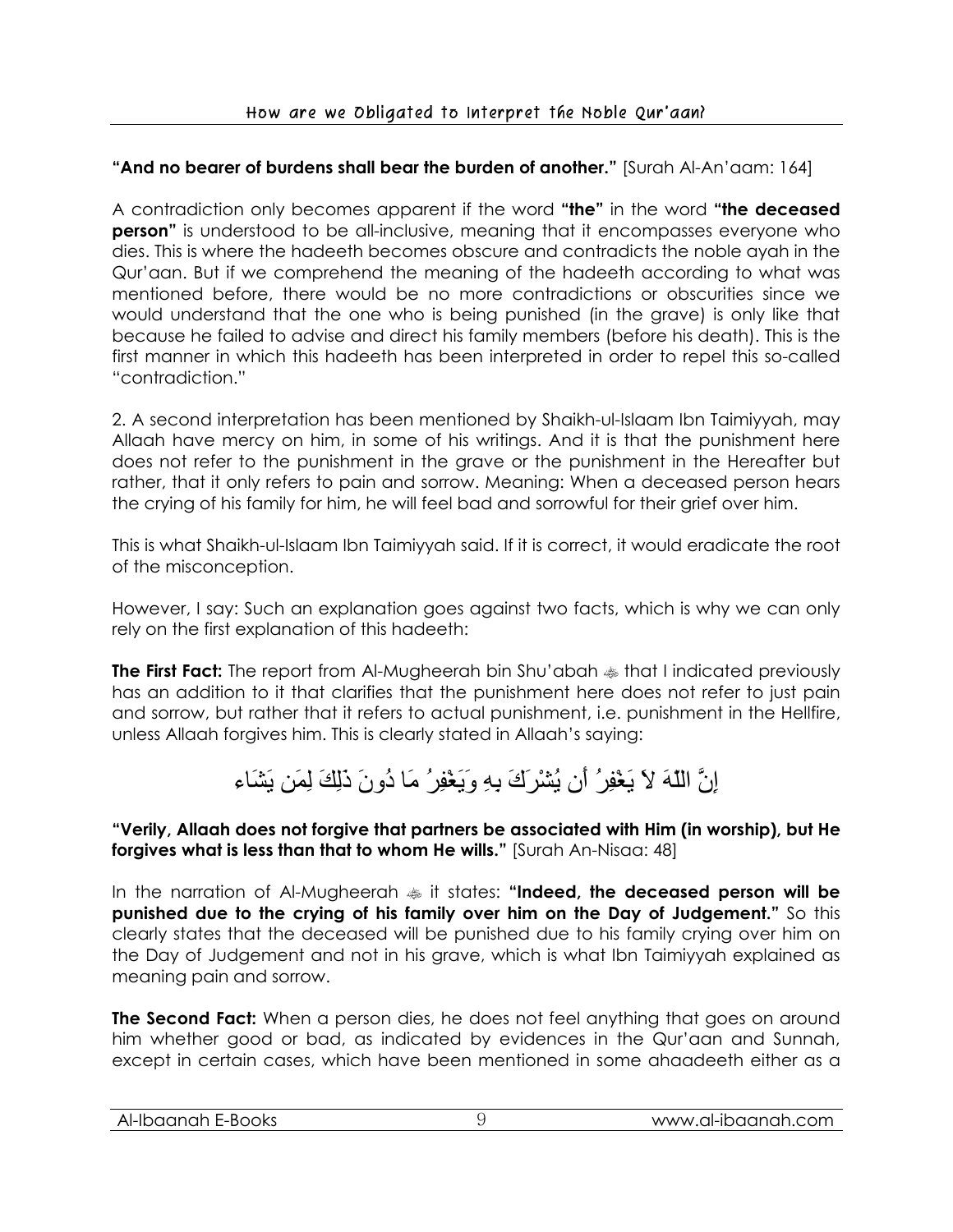rule for every deceased person or for some only whom Allaah enables to hear some things that will cause them pain.

So firstly there is the hadeeth reported by Al-Bukhaaree in his *Saheeh* from Anas bin Maalik  $\ast$  in which he narrated that the Messenger of Allaah  $\ast$  said: "**Verily, when a servant (of Allaah) is placed in his grave, and his companions depart from him – at the point where he can still hear their footsteps – two angels come to him."** <sup>11</sup>

This authentic hadeeth affirms a special type of hearing that a deceased person will have at the time he is buried and the people are walking away from him. Meaning: At the time that the two angels come to sit by him, his soul returns to his body and in this state of being, he is able to hear the footsteps (of his loved ones walking away). Therefore, the hadeeth does not mean on the outset that this deceased person and all deceased people will have their souls returned to them and that they will remain with the ability to hear the footsteps of the people passing by the graves up until the day that they will be resurrected. No.

This is a specific circumstance and a special type of hearing on the part of the deceased since his soul has returned to him. So if we were to go by the interpretation of Ibn Taimiyyah at this point, we would be forced to expand the senses of the deceased person to include everything that goes on around him whether at the time he is being transferred to his grave before his burial or after he is placed in his grave – meaning that he can hear his living family members crying over him. This requires a textual proof, which is missing. This is first.

Secondly, some texts from the Qur'aan and the authentic Sunnah indicate that the deceased cannot hear. This is a huge topic and requires an in-depth discussion. However I will mention one hadeeth by which I will close the answer to this question. And it is the statement of the Prophet  $\ast$  in which he said: "Verily, Allaah has angels that **roam throughout earth who convey to me the greetings (of Salaam) on behalf of my ummah."** <sup>12</sup>

What is meant by **"roam"** is that they frequent gatherings. So every time a Muslim sends *Salaat* (praises) on the Prophet, there is an assigned angel that conveys this greeting from that Muslim to the Prophet . So if the deceased could hear, the one with the most right from those deceased to hear would be our Prophet  $*$  due to Allaah's favoring him and particularizing him with special qualities and attributes over all of the prophets, messengers, and rest of mankind. So if anyone had the ability to hear, it would surely be the Messenger of Allaah . And furthermore, if the Prophet  $\frac{1}{28}$  were able

<sup>11</sup> *Saheeh al-Jaami'-us-Sagheer* (1675)

<sup>12</sup> *Saheeh al-Jaami'-us-Sagheer* (2174)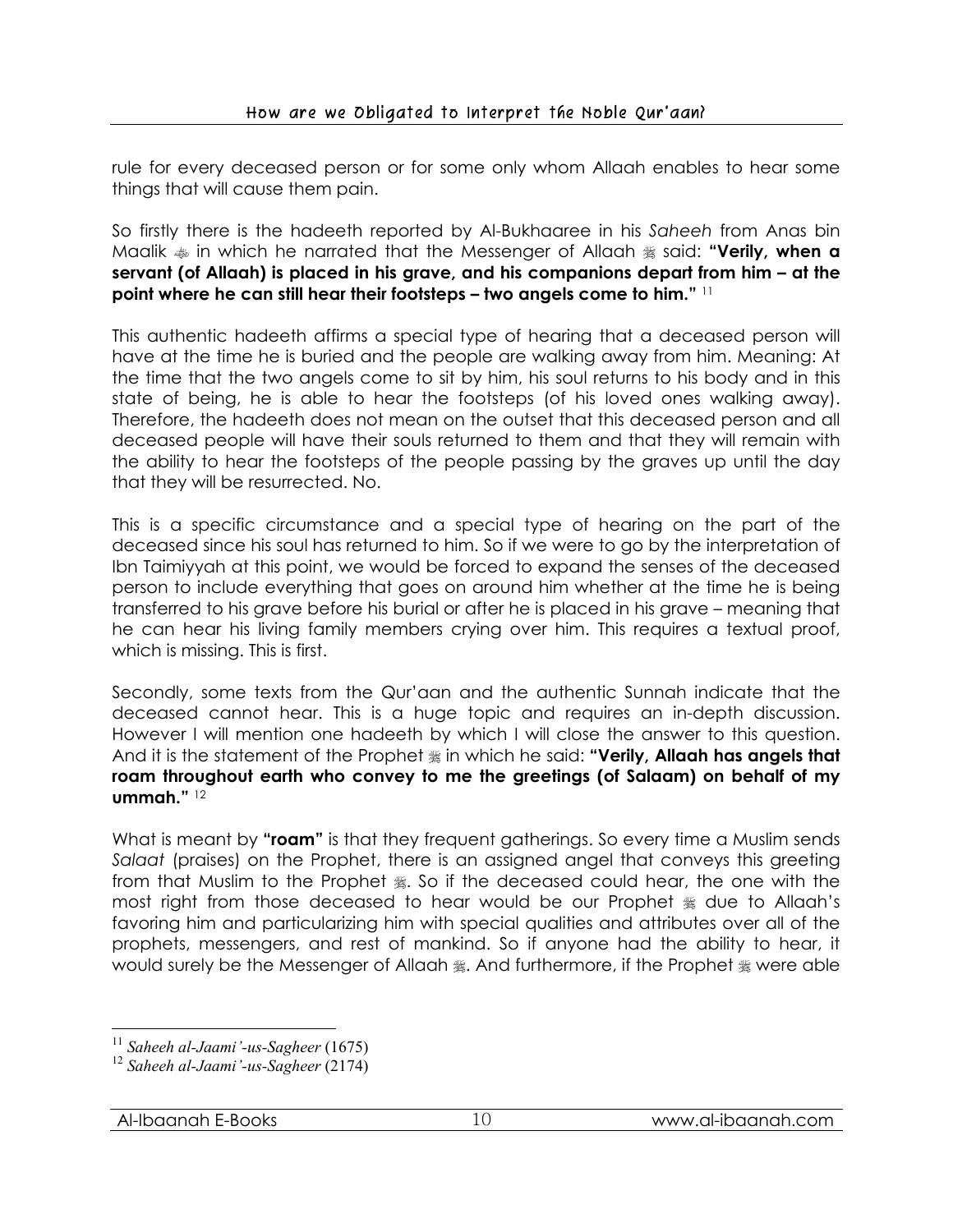to hear anything after his death, he would hear the *Salaat* (praises) of his ummah) on him.

So here we come to understand the error, or the deviation, of those who ask assistance – not from the Prophet  $* =$  but rather from those less than him, whether messengers, prophets or righteous people. This is since if they were to ask assistance from the Messenger  $\frac{1}{26}$ , he would not hear them as is clearly stated in the Qur'aan:

إِنَّ الَّذِينَ تَدْعُونَ مِن دُونِ اللّهِ عِبَادٌ أَمْثَالُكُمْ

**"And those whom you call besides Allaah are servants (of Allaah) just like you."** [Surah Al-A'raaf: 194]

And in His saying:

إِن تَدْعُوهُمْ لَا يَسْمَعُوا دُعَاءآُمْ

#### **"If you supplicate to them, they cannot hear your supplication."** [Surah Faatir: 14]

So therefore, after they die, the deceased cannot hear unless there is some text that applies to a particular situation – as I mentioned before – such as the deceased hearing the footsteps. This concludes the answer to this question.

**[4] Question:** In the case where a recorder is turned on and the recitation of the noble Qur'aan is played, but some of the surrounding people do not listen to it because they're busy talking with one another, what is the ruling concerning their not listening to the Qur'aan? Are these people sinning or just the person who plays the Qur'aan on the recorder?

**[4] Answer:** The answer to this issue varies depending on the different circumstances in which the Qur'aan is being recited from the recorder. So if the circumstance is a gathering of knowledge, remembrance and recitation of the Qur'aan, then in this situation, it is obligatory to pay complete attention to it. And whoever doesn't do so is sinning because he is disobeying Allaah's statement in the Qur'aan:

# وَإِذَا قُرِئَ الْقُرْآنُ فَاسْتَمِعُواْ لَهُ وَأَنصِتُواْ لَعَلَّكُمْ تُرْحَمُونَ

**"And when the Qur'aan is recited, then listen to it and remain silent, in order that you may receive mercy."** [Surah Al-A'raaf: 204]

And if it is not a gathering of knowledge, remembrance and recitation of the Qur'aan, but rather, a normal gathering, such as when a person works at home or studies or

| laanah<br>:-Books<br>$\sim$<br>Aŀ-<br>טטיי.<br>∽י<br>___ | -- | -ihaanah<br>.com<br><b>WWW</b><br>זרזכזו-ור<br>. . |
|----------------------------------------------------------|----|----------------------------------------------------|
|                                                          |    |                                                    |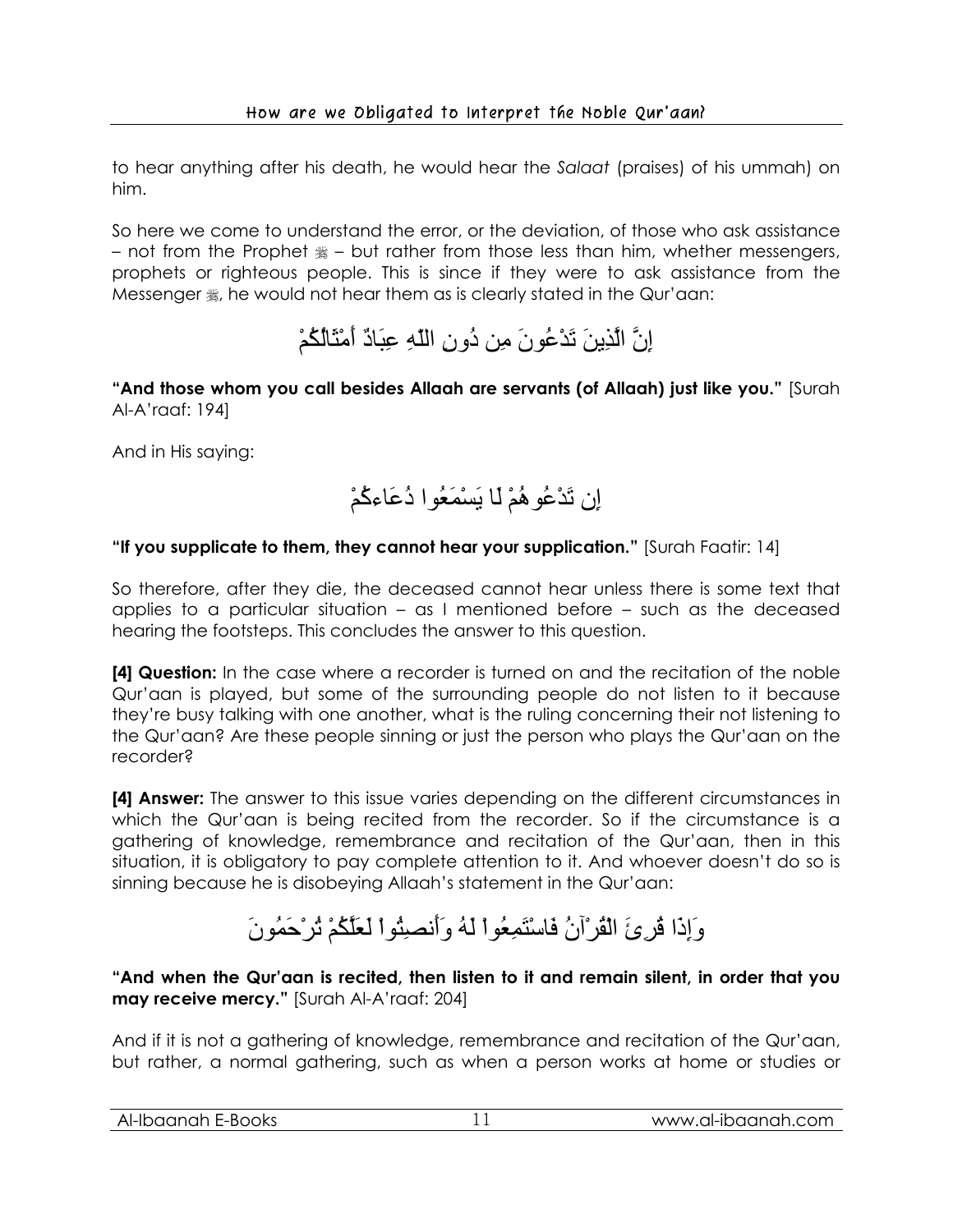researches, then in this situation it is not permissible for this person to turn the recorder on and raise the volume of the recitation such that the sound reaches the ears of the other people inside the house or gathering. This is since, in this circumstance, these people are not responsible for listening to the Qur'aan, since they did not gather for that occasion. The one who will be held accountable is the person who raises the volume on the recorder and causes everyone else to hear it. This is since he is burdening the people and forcing them to listen to the Qur'aan in a situation in which they are not prepared to do this type of listening.

The closest example we can give of this is when one of us walks down a street in which the sounds of the butter merchant, the falafel sellers and one who sells these recorded cassette tapes can be heard. As a result, the sound of the Qur'aan fills the streets, and wherever you go, you hear it. So are those people who walk on the street – everyone on his separate way – responsible and required to remain silent for this Qur'aan that is being recited in other than its proper place?! No, rather the one who will be held accountable is only the person who burdens the people by causing them to hear the sound of the Qur'aan, whether because he does it for business purposes or because he wants to get the people's attention or for whatever other materialistic gain he does it for.

So therefore, they are treating the Qur'aan, from one perspective, as musical instruments, as occurs in some ahaadeeth.13 They are purchasing a small gain with Allaah's verses through this method, which differs from the method used by the Jews and the Christians, about whom Allaah said:

## اشْتَرَوْاْ بِآيَاتِ اللّهِ ثَمَنًا قَلِيلاً

**"They purchased a small gain with the verses of Allaah."** [Surah At-Tawbah: 9]

**[5] Question:** Allaah informs us about Himself saying:



**"And they plotted and Allaah too plotted. And Allaah is the best of plotters."** [Surah Aali 'Imraan: 54]

Perhaps the minds of some people may limit the understanding of this ayah to just its apparent meaning. And maybe we are not in need of explaining it. But how is it that Allaah is the best of plotters?

 $\overline{a}$ <sup>13</sup> *Silsilat-ul-Ahaadeeth as-Saheehah* (979)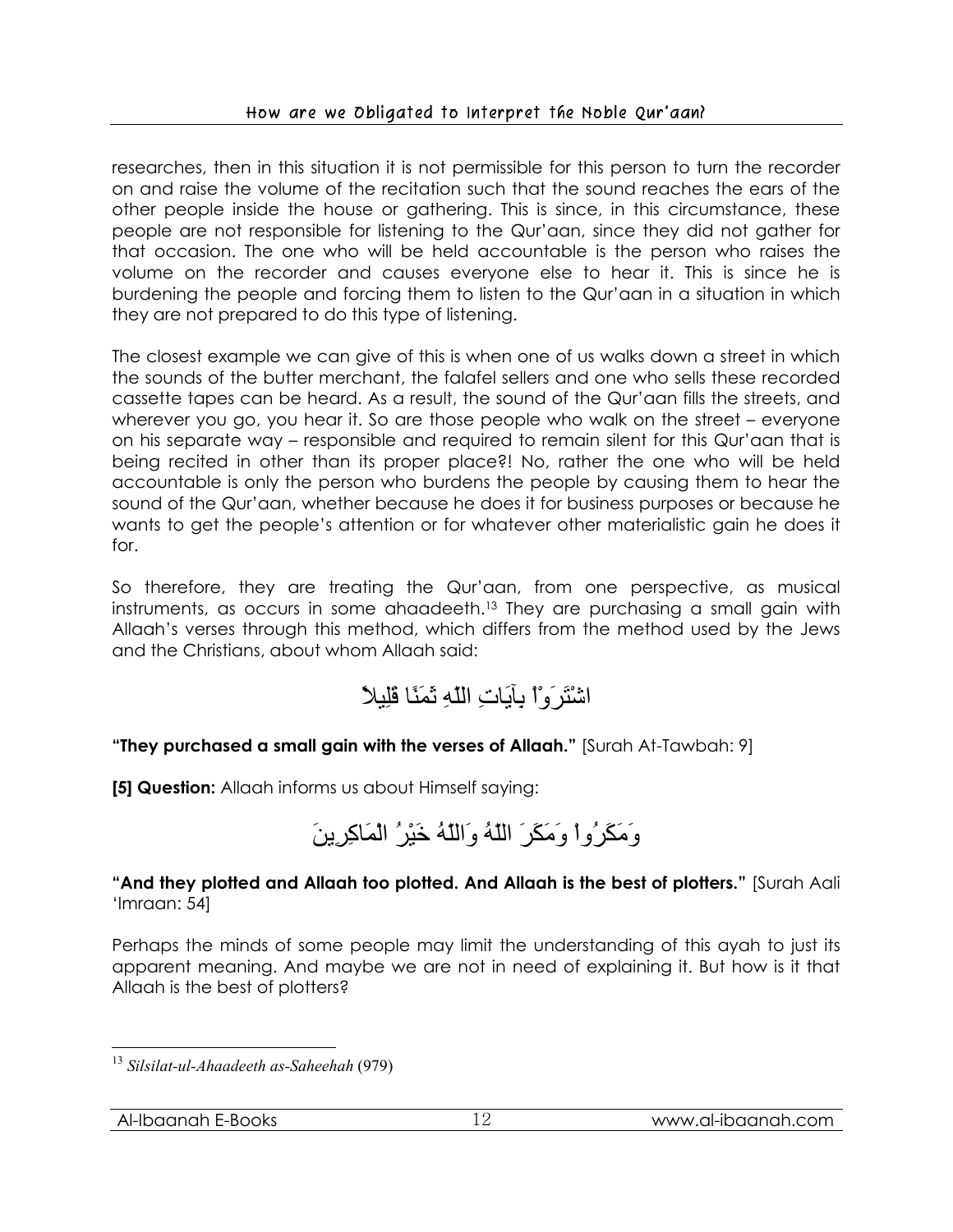**[5] Answer:** This question is easy by the Grace of Allaah. This is since we are able to understand that plotting is not always necessarily characterized with being evil nor is it always necessarily characterized with being good. So perhaps a disbeliever may plot against a Muslim however this Muslim is bright and clever and not heedless and stupid. So he is aware of the plots of his disbelieving opponent and thus deals with him in retaliation to his plot. This is such that the end result is that this Muslim through his good plotting compels the disbeliever's evil plot to backfire on his own self. So can it be said that when this Muslim plotted against the disbeliever, he engaged in an illegal affair? No one says this.

It is easy to comprehend this fact from the statement of the Prophet  $\frac{1}{28}$ : "War is **deception."**<sup>14</sup> What can be said about deception is exactly the same that can be said about plotting. A Muslim deceiving his Muslim brother is forbidden. However, if a Muslim deceives a disbeliever who is an enemy to Allaah and an enemy to His Messenger, this is not forbidden. On the contrary, it is obligatory. The same goes for a Muslim plotting against a disbeliever who intends to plot against him, such that this Muslim reverses the plot of this disbeliever. This is a good form of plotting. This is a human being and that is a human being. But what do we say with respect to the Lord of all that exists, the All-Able, the All-Knowing, the All-Wise?

He invalidates the plots of all the plotters. This is why Allaah says: **"And Allaah is the best of plotters."** So when Allaah describes Himself with this description, our attention shuld be directed to the fact that plotting – even on the part of humans – is not always negative. This is since Allaah says: **"The best of plotters."** So there is plotting that is good and plotting that is bad. So whoever plots for a good reason should not be condemned. And Allaah, Mighty and Majestic, is as He says, the **"best of plotters."**

In brief, I say: Whatever suppositions may come to your mind, Allaah is contrary to that. So if a person imagines something that is not befitting to Allaah, then he should know right away that he is wrong. Hence this ayah contains praise for Allaah, so there is nothing in it that is impermissible to ascribe to Allaah.

**[6] Question:** How do we combine between the two ayahs:

# وَمَن يَبْتَغِ غَيْرَ الإِسْلاَمِ دِينًا فَلَن يُقْبَلَ مِنْهُ وَهُوَ فِي الآخِرَةِ مِنَ الْخَاسِرِينَ

**"Whoever seeks other than Islaam as a Religion, it will never be accepted from him"** [Surah Aali 'Imraan: 85] and

إِنَّ الَّذِينَ آمَنُواْ وَالَّذِينَ هَادُواْ وَالصَّابِؤُونَ وَالنَّصَارَى مَنْ آمَنَ

 $\overline{a}$ <sup>14</sup> *Saheeh Al-Bukhaaree* (3030) and *Saheeh Muslim* (1740)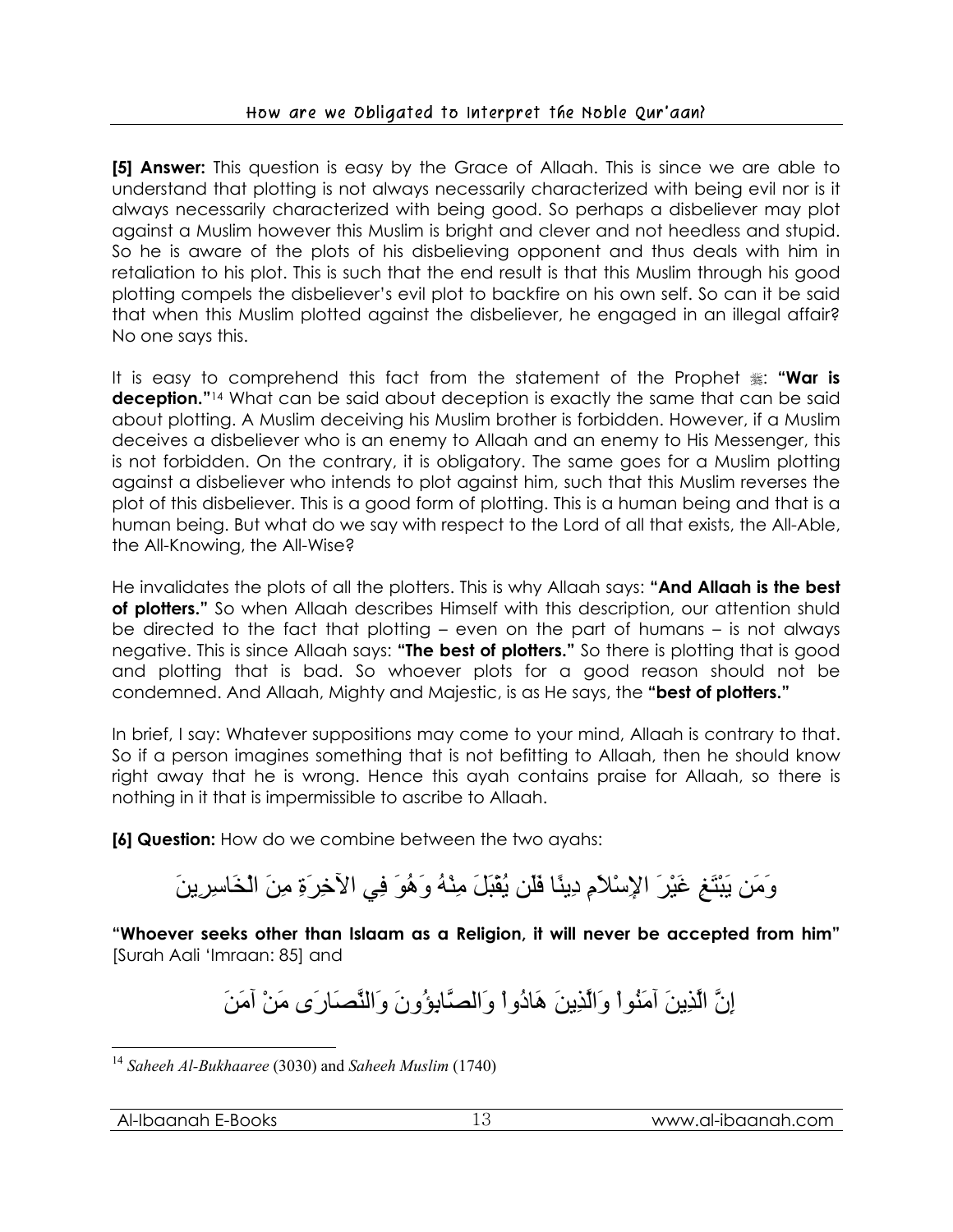بِاللّهِ وَالْيَوْمِ الآخِرِ وعَمِلَ صَالِحًا فَلاَ خَوْفٌ عَلَيْهِمْ وَلاَ هُمْ يَحْزَنُونَ

**"Verily, those who have believed and those who were Jews, Sabians, and Christians who believed in Allaah and the Last Day and do righteous deeds – there is no fear upon them nor do they worry."** [Surah Al-Maa'idah: 69]?

**[6] Answer:** There is no contradiction between these two ayahs as the question suggests. And this is because the verse about Islaam (3: 85) came after the Message of Islaam was conveyed to those people whom Allah described in the second ayah as: **"There is no fear upon them nor do they worry."**

Allaah mentions amongst them the Sabians. When the word Sabian is mentioned what quickly comes to mind is a reference to those who worship the stars. However, in reality, this term applies to all people that fall into Shirk after having been from among the adherents of Tawheed. So the Sabians were once proponents of pure Monotheism, but then they were subjected to polytheism and worshipping of stars. So the ones mentioned in this verse refer to the believers amongst them, the adherents of Tawheed.

Before the Message of Islaam came, these people were like the Jews and Christians, whom were also mentioned in the same list as the Sabians. So this refers to those among them that were practicing their Religion at their time. They were from among the believers of whom: **"There is no fear upon them nor do they worry."**

However, after Allaah sent Muhammad  $\frac{1}{20}$  with the Religion of Islaam, the Message of Islaam was conveyed to these three types of people – the Jews, the Christians and the Sabians. And so nothing else but Islaam was accepted from them.

Therefore, Allaah's statement: **"Whoever seeks other than Islaam as a Religion"** refers to after Islaam was conveyed to him upon the tongue of the Messenger  $\frac{1}{28}$  and after the Message of Islaam was passed on to him. So at that point, nothing other than Islaam was acceptable

As for those who died before the advent of the Messenger of Allaah  $\frac{4}{36}$  or those who are alive today on the face of the earth but yet the Message of Islaam has not reached them or the Message of Islaam has reached them but in a manner that is distorted from its true and original state – as I have mentioned in some occasions about the Qadiyanis, for example, who today have spread throughout Europe and America, claiming Islaam, however this Islaam, which they claim to be upon is not from Islaam at all, since they believe that prophets will come after the final Prophet, Muhammad  $\equiv$ then these people, among the Europeans and Americans that have been called to the Qadiyani form of Islam while the true Message of Islaam was not conveyed to them, they fall into two categories: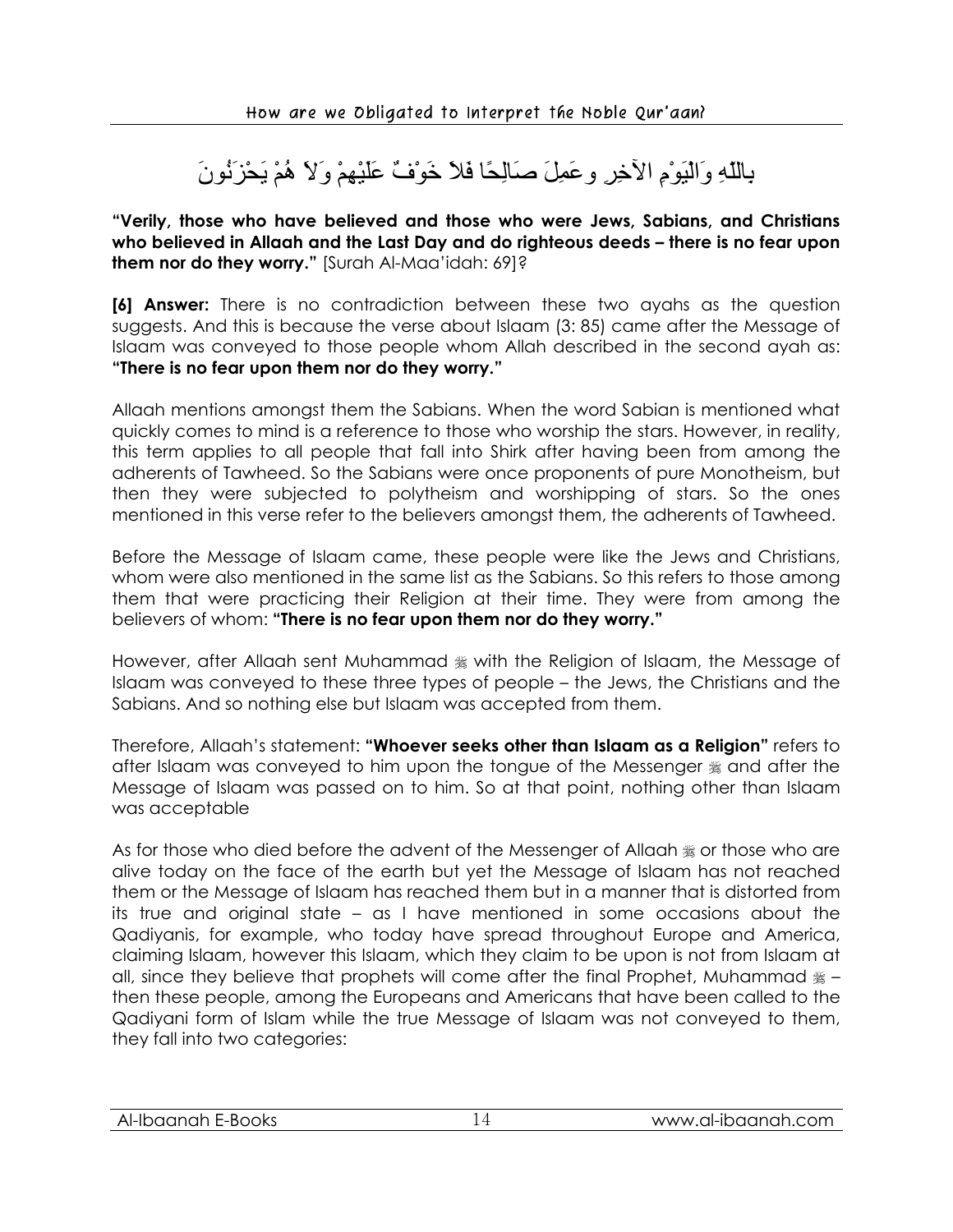#### How are we Obligated to Interpret the Noble Qur**'**aan?

The first category contains those who remained upon their prior (pure) Religion and held steadfast onto it. This is how the ayah: "**there is no fear upon them nor do they worry"** should be understood.

The second category consists of those who deviated from this Religion – as is the case with many Muslims today – so the proof is established against them.

As for those whom the Call to Islaam has not been conveyed to at all – whether after Islaam came or before it, such people will get a special treatment in the Hereafter. And it is by Allaah sending them a messenger that will test them, just as the people were tested in the worldly life. So whoever answers the call of this messenger on the Day of Judgement and obeys him will enter Paradise. And whoever disobeys him will enter the Hellfire. 15

### **[7] Question:** Allaah says:

## وَجَعَلْنَا عَلَى قُلُوبِهِمْ أَآِنَّةً أَن يَفْقَهُوهُ وَفِي آذَانِهِمْ وَقْرًا

**"And We placed veils upon their hearts – so that they understand it not – and deafness in their ears."** [Surah Al-An'aam: 25]

Some people perceive this ayah to contain a sense of coercion in it (on the part of Allaah). So what is your opinion with regards to this?

**[7] Answer:** This **"placing"** is an existential (*kawnee*) type of placing. In order to understand this, we must explain the meaning of Allaah's Divine Desire (*Iraadah*). Divine Desire is divided into two categories.

The *Shar'ee* (Legislative) Desire and the *Kawnee* (Existential) Desire

The Legislative Desire is everything that Allaah has legislated for His servants and incited them to do, such as acts of worship and obedience, regardless of their rulings, whether obligatory or recommended. Allaah desires and loves these acts of worship and obedience.

As for the Existential Desire, it may at times be something that Allaah did not legislate but yet preordained. This type of Desire is only called "Existential Desire" since its term was derived from Allaah's statement:

# إِنَّمَا أَمْرُهُ إِذَا أَرَادَ شَيْئًا أَنْ يَقُولَ لَهُ آُنْ فَيَكُونُ

 $\overline{a}$ 15 See *Silsilat-ul-Ahaadeeth as-Saheehah* (2468)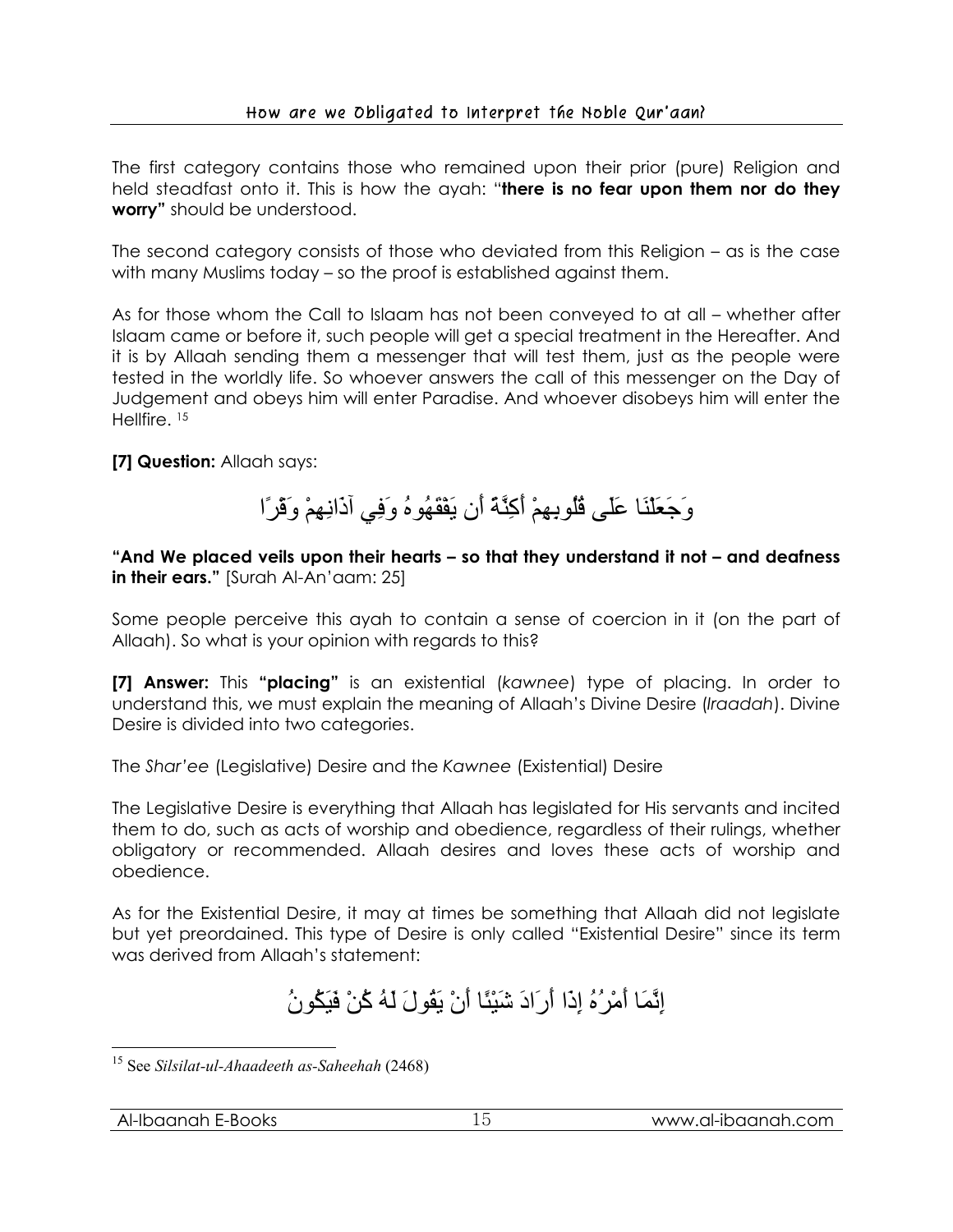#### **"Verily, His Command – when He desires something – is only that He says to it 'Be' and it is."** [Surah YaaSeen: 82]

The word **"something"** here is an indefinite noun which consists of everything, whether acts of obedience or acts of disobedience. Such things come into existence by Allaah's saying to it: "Be." Meaning: It occurs through His Will, Ordainment, and Pre-Decree. So if we come to realize this Existential Desire, which includes everything regardless if it is an act of obedience or an act of disobedience, it will definitely lead us back to the subject of *Al-Qadaa wal-Qadar* (Allaah's Divine Ordainment and Pre-Decree, since Allaah's statement: **"Verily, His Command – when He desires something – is only that He says to it 'Be' and it is"** means that the thing to which He said **"Be"** is something He decreed, which will definitely come into existence.

Everything, according to Allaah, is decreed – it either consists of good or it consists of evil. However, that which applies from it to us – the two species of mankind and jinn who have been ordered by Allaah and are accountable for our actions – is that we look at what we do. The things we do either occur purely from our desire and free choice or they occur in spite of what we desire. Acts of obedience or disobedience do not apply to this second category and the end result of it is not Paradise or Hellfire. It is only the first category that the religious laws revolve around. And it is based on this that a person will be rewarded with either Paradise or the Hellfire. This means that whatever a person does based on his own desire and whatever he chases after through His actions and free choice, this is what he will be held accountable for. If it is good, then he will have good and if it is bad, then he will have bad.

The fact that a person has a free choice in a large portion of his actions is a fact that cannot be argued with whether religiously or intellectually.

As for religiously, there are numerous texts from the Qur'aan and Sunnah that confirm that a person may choose to do what he is ordered to do and abandon what he is forbidden from doing. These texts are too numerous to mention.

As for intellectually, it is clear to every person that is void of whims and desires that whenever he speaks or walks or eats or drinks or does anything that involves his free will, he is choosing on his own to do that action and not being forced to do that at all. For example, if I wish to speak right now, there is naturally no one that can force me to do that. However, this speech (of mine) is pre-decreed. What is meant by my speaking these words in spite of it being pre-decreed is that it is pre-ordained along with my free choice of what I will say and talk about. However, I have the ability to remain silent to make clear – to those doubtful about what I'm saying – that I have a free choice in the matter of speaking.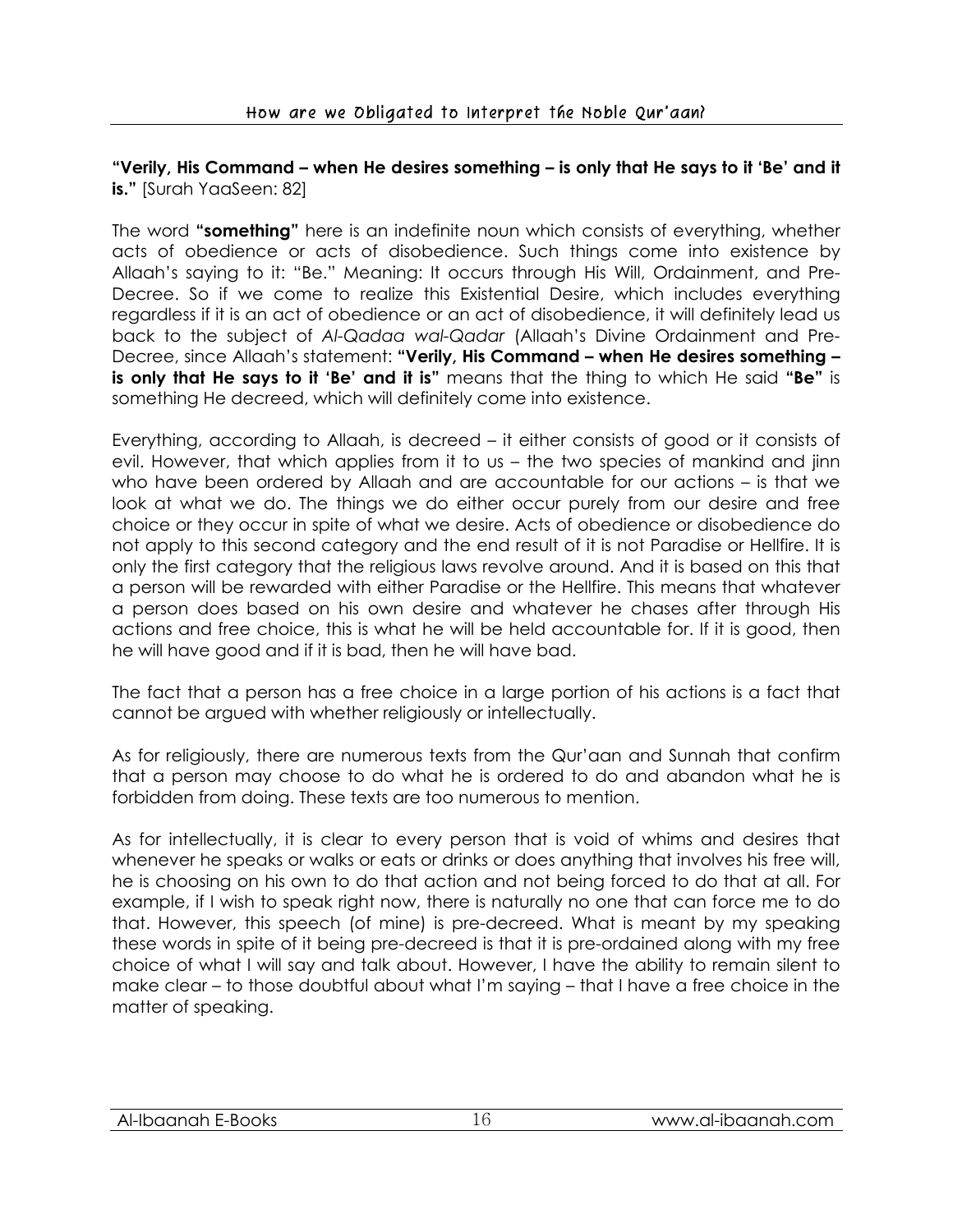So therefore, the fact that a person has a free choice and a free will is something that cannot be disputed or argued against. And as for one who does argue against such a fact, then this person is only arguing philosophically and casting doubts on self-evident intuitions. And when a person reaches this stage, he can no longer be talked to (logically).

Therefore, the actions of a human being are divided into two categories:

- 1. Those that are done out of his choice and free will
- 2. Those that are done as a result of him being forced and coerced to

We have nothing to say about the actions that are done due to coercion – not from a religious perspective or from a real-life perspective. The religion is only concerned with the matters of free choice and free will. This is the truth of the matter. If we implant this into our minds, we will be able to understand the afore-mentioned ayah: **"And We placed veils upon their hearts."** This refers to the Existential Placing. We must remember that the afore-mentioned ayah: **"Verily, His Command – when He desires something"** refers to the Existential Desire. However, it is not done against the will and choice of this person whom Allaah has placed veils over his heart.

Here is an example of this from an actual perspective: When a human being is created, he is formed while his flesh is still soft and tender. Then as he gets older and older, his flesh becomes harder and his bones become stronger. However, not all people are the same in this regard. So lets say for example this person is devoted to (learning) some type of study or science. What part of the body will grow strong in this person? His mind will strengthen. His brain will become stronger in the field that he preoccupies it with and applies all of its abilities on. However, from a physical standpoint, his body will not strengthen nor will his muscles develop.

The opposite of this is exactly true as well, for there may be a person that completely applies himself physically. So everyday he engages in sports and physical training – as we say today. Such a person's muscles and body will progress and become strong. And he will acquire an image just like those that we see sometimes in real-life and sometimes in pictures in which for example the bodies of these athletes have become all muscle. Was this person created this way? Or did he earn and acquire for himself this strong physique loaded with muscles? This is something that he has attained based on his own actions and free choice.

This is the same example as someone who lingers in his misguidance, rejection, disbelief and denial and as a result attains this condition of these veils being placed by Allaah over his heart, not because Allaah compelled and forced this upon him but rather due to his actions and free choice.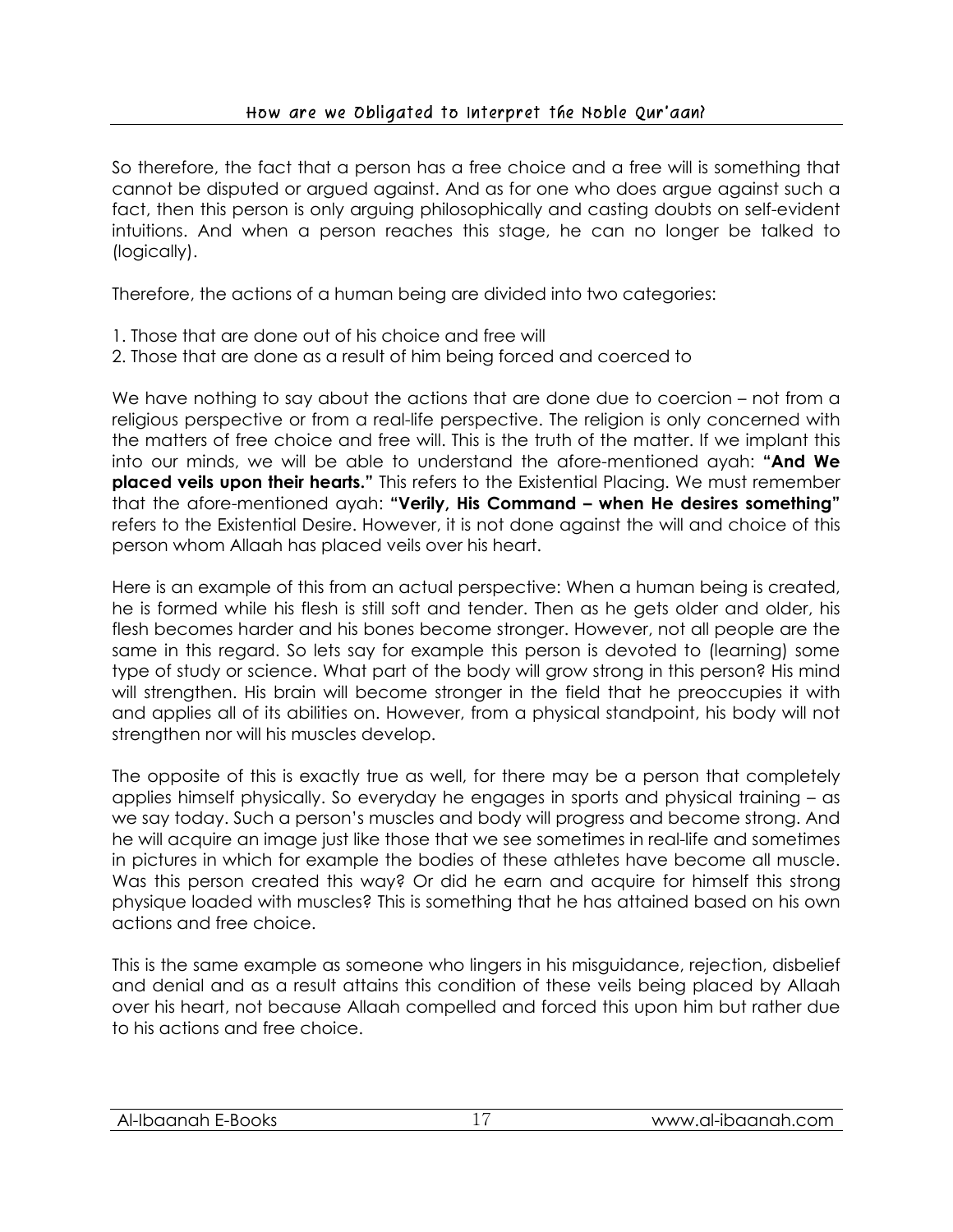So this is the existential placing which these disbelieving people have acquired (for themselves). They have gotten themselves to this point, which the ignorant think they were forced into, when in reality, such a fate was not obliged upon them, but rather came about due to what their own hands earned. And Allaah does not oppress His servants.

**[8] Question:** What is the ruling on kissing the Qur'aan?

**[8] Answer:** We believe that this act falls under the general meaning of certain ahaadeeth (forbidding innovations), such as the Prophet's  $\frac{1}{28}$  statement: **"Beware of newly-invented matters for indeed every newly-invented matter is an innovation, and every innovation is misguidance."**<sup>16</sup> And in one narration of the hadeeth, it states: **"And every misguidance is in the Hellfire."** <sup>17</sup>

Many people hold a certain position with regard to this issue, saying: "What's wrong with that? It's only a way of showing our love and respect for this noble Qur'aan." So we say to them: Yes, that's true. This only shows one's love and respect for the noble Qur'aan. However, was this form of respect hidden from the first generation, which consisted of the Companions of Allaah's Messenger ? And likewise was it unknown to those who succeeded the Companions (Taabi'een), as well as their successors (Atbaa' at-Taabi'een) who came after them? No doubt the answer will be as the scholars amongst the Salaf used to say: "If it were good, they would have preceded us in (doing) it."

This is one perspective. As for another perspective then we must ask the question: What is the foundation with regard to kissing something – that it is permissible or forbidden?

This requires us to mention the hadeeth reported by the two Shaikhs (Al-Bukhaaree and Muslim) in their *Saheeh* Collections, to remind those who wish to remember, and to make it known how far the Muslims are today from their righteous predecessors and their understanding and methods used to resolve matters that occurred to them.

The hadeeth I'm referring to is the one reported by 'Abbaas bin Rabee'ah who narrated: "I saw 'Umar bin Al-Khattaab kissing the (Black) Stone and saying: **'I know that you are just a stone and that you can't cause harm or bring benefit. So if it weren't that I saw the Messenger of Allaah kissing you, I would not have kissed you.'**" 18

What is the meaning of these words from Al-Faarooq: **"If it weren't that I saw the Messenger of Allaah kissing you, I would not have kissed you?!"** 

 $\overline{a}$ <sup>16</sup> *Saheeh at-Targheeb wat-Tarheeb* (1/92/34)

<sup>17</sup> *Salaat-ut-Taraaweeh* (pg. 75)

<sup>18</sup> *Saheeh at-Targheeb wat-Tarheeb* (1/94/41)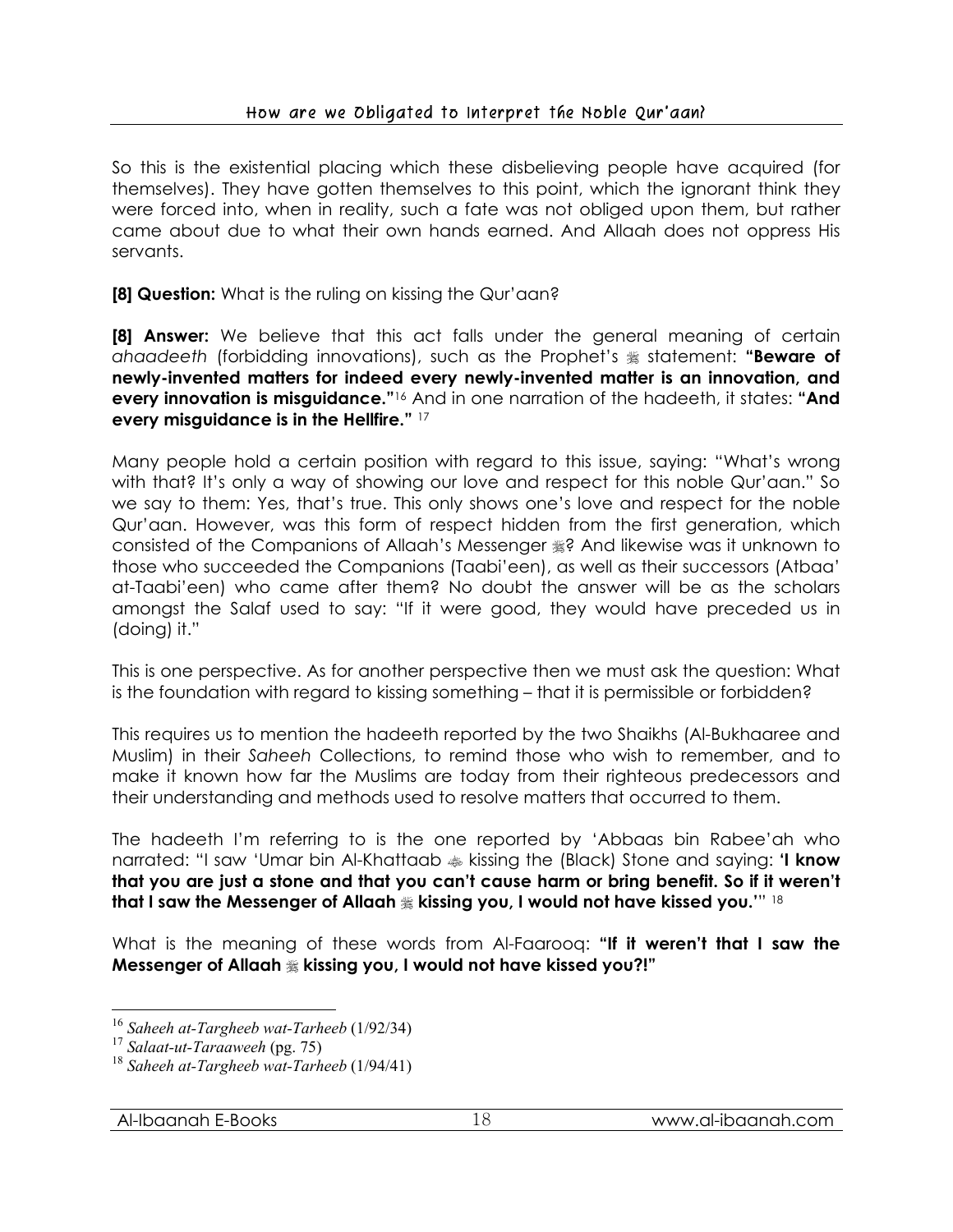So why then did 'Umar kiss the Black Stone, which as is stated in the authentic hadeeth: **"The Black Stone is from Paradise?"** <sup>19</sup>

Did he kiss it based on some logical reasoning that came from him, like that made by those who this question is about, who use their logic on this issue, saying: "This is the Speech of Allaah, and we will kiss it?"

Did 'Umar say: "This stone is a relic from Paradise, which was promised to those who obey Allaah, so I will kiss it – I don't need any text from Allaah's Messenger to show me that it is legislated (in the Religion) to kiss it?!" Or did he treat this "trivial" matter, as some people nowadays want to say, with the slogan that we invite to, which we call the Salafee slogan - which is sincerely following only the Messenger and those who abide by his Sunnah until the Day of Judgement? This was the stance of 'Umar  $\clubsuit$ , such that he said: "If it weren't that I saw the Messenger of Allaah  $\frac{1}{26}$  kissing you, I would not **have kissed you?!"**

So the foundation with regard to this type of kissing is that we treat it based on the past Sunnah, not that we pass judgement on matters based on our whims, as we indicated earlier, such that we say (for example): "This is something good, so what's wrong with it?!"

Recall with me what the (first) reaction of Zayd bin Thaabit  $\ast$  was when Abu Bakr and 'Umar presented him with the task of compiling the Qur'aan in order to protect it from being lost. He  $\ast$  told them: **"How can you do something that the Messenger of Allaah**  $\ast$ **didn't do?"** <sup>20</sup>

But the Muslims of today do not have this kind of understanding at all.

If it is said to the one who kisses the *mus-haf*: **"How can you do something that Allaah's Messenger**  $\frac{1}{2}$  **didn't do?"** He will counter you with many strange answers, such as: "My brother, what's wrong with that?! I'm only showing respect for the Qur'aan!" So tell him: "My brother, these words fall back on you! Are you saying the Messenger of Allaah didn't used to show respect to the Qur'aan?!" There is no doubt that the Prophet  $\frac{16}{20}$ used to respect the Qur'aan, but in spite of this, he wouldn't kiss it.

Or they may argue: "You forbid us from kissing the Qur'aan, yet look at you, you ride in cars and travel by plane. And these things are innovations!" The refutation of this is based on what you heard previously – that the innovation that is misguidance is only that which occurs with regard to the Religion.

 $\overline{a}$ <sup>19</sup> *Saheeh al-Jaami'-us-Sagheer* (3174)

<sup>20</sup> **Translator's Note:** Refer to *Saheeh Al-Bukhaaree* (Eng.) (vol. 6, hadeeth no. 201). Zayd bin Thaabit was one of those who used to write down the revelation for the Prophet ...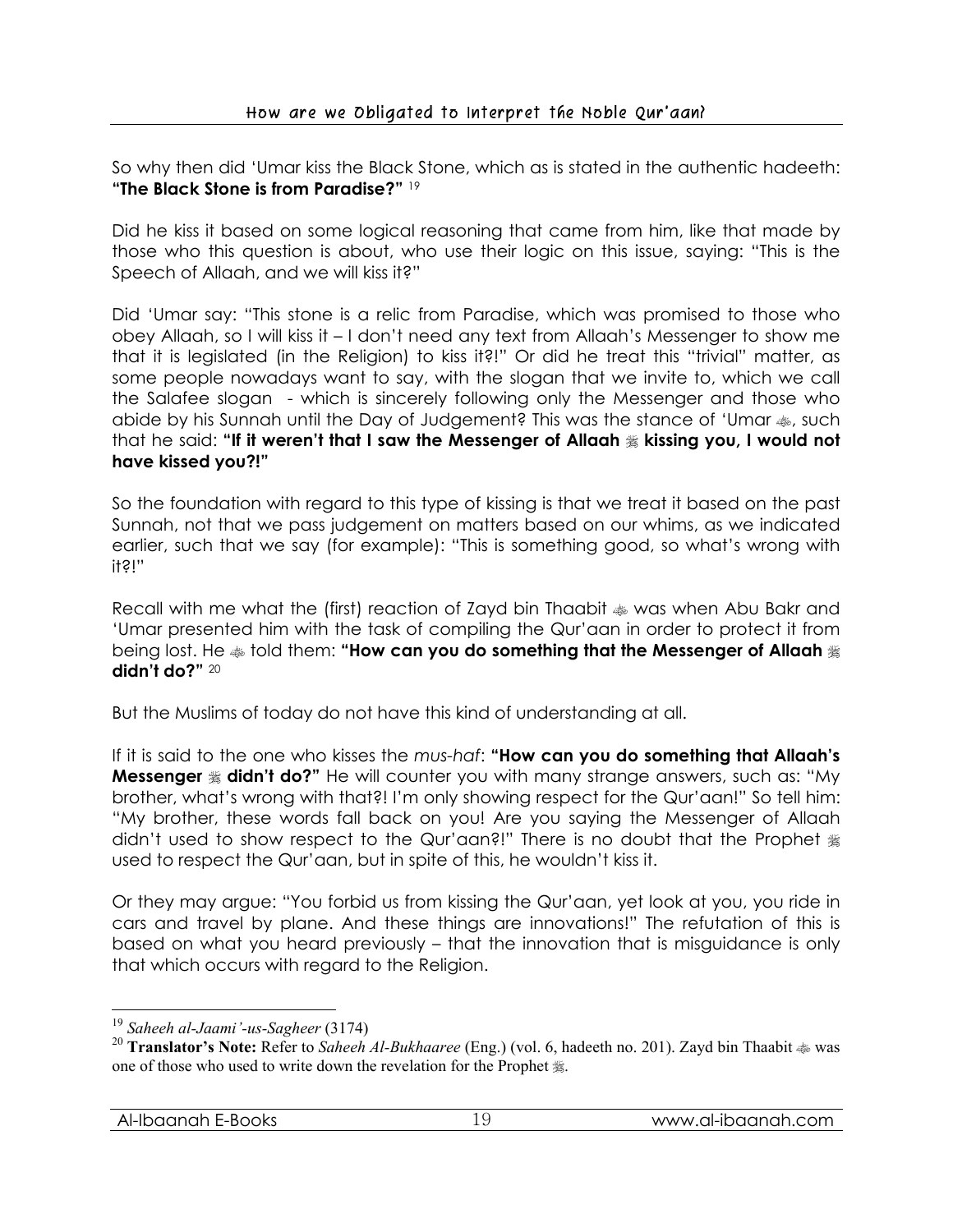As for those innovations that occur with regard to worldly matters, then as we stated previously, they may at times be permissible and at times be prohibited, and so on. This is something that is well known, and needs no examples.

So a person that rides aboard a plane in order to travel to the Sacred House so that he can make pilgrimage (Hajj), there is no doubt that this is permissible. And a person that rides on board a plane in order to travel to the west to make pilgrimage there, there is no doubt this is a sin, and so on and so forth.

As for maters related to worship, for which if someone is asked about it: "Why do you do it(?)", his reply is: "To get close to Allaah!"

I say: There is no way to get closer to Allaah except by that which Allaah legislated and prescribed. However, I would like to remind you about something which I believe is very important for establishing and supporting this principle **"Every innovation is a misguidance"** and for which my intellect's approval can play no role in whatsoever:

Some of the Salaf used to say: **"No innovation is introduced except that a Sunnah is caused to die."**

I take this fact to heart as if I can feel it with my hand, due to my constant scrutinizing of matters to see if they are innovations and if they contradict what the Messenger of Allaah <sup>5</sup> brought.

When the true people of knowledge and virtue take hold of the Qur'aan in order to recite from it, you do not see them kissing it. Rather, they only act in accordance to what is in it. But as for the common people, who have no set of rules or guidelines to curb their emotions, they say: "What's wrong with that?" But yet they don't act in accordance to what is found in it (from laws and rulings)!

So we say: **"No innovation is introduced except that a Sunnah is caused to die."** 

There is another innovation similar to this one. We see some people – even the vile sinners amongst them who only have a small portion of Faith left in their hearts – who when they hear the Mu'adhin calling to prayer, they stand up! And when you ask them: "Why are you standing up?" They reply: "Out of respect for Allaah!!" But yet, they don't even go to the masaajid! They spend their time playing chess and backgammon and so on. And yet, they believe they are showing respect to their Lord by standing up like this. Where did this form of standing come from?? Naturally, it came from a fabricated hadeeth that has no source to it, which is: **"When you hear the Adhaan (call to prayer), then stand up."** <sup>21</sup>

 $\overline{a}$ <sup>21</sup> *Silsilat-ul-Ahaadeeth ad-Da'eefah* (711)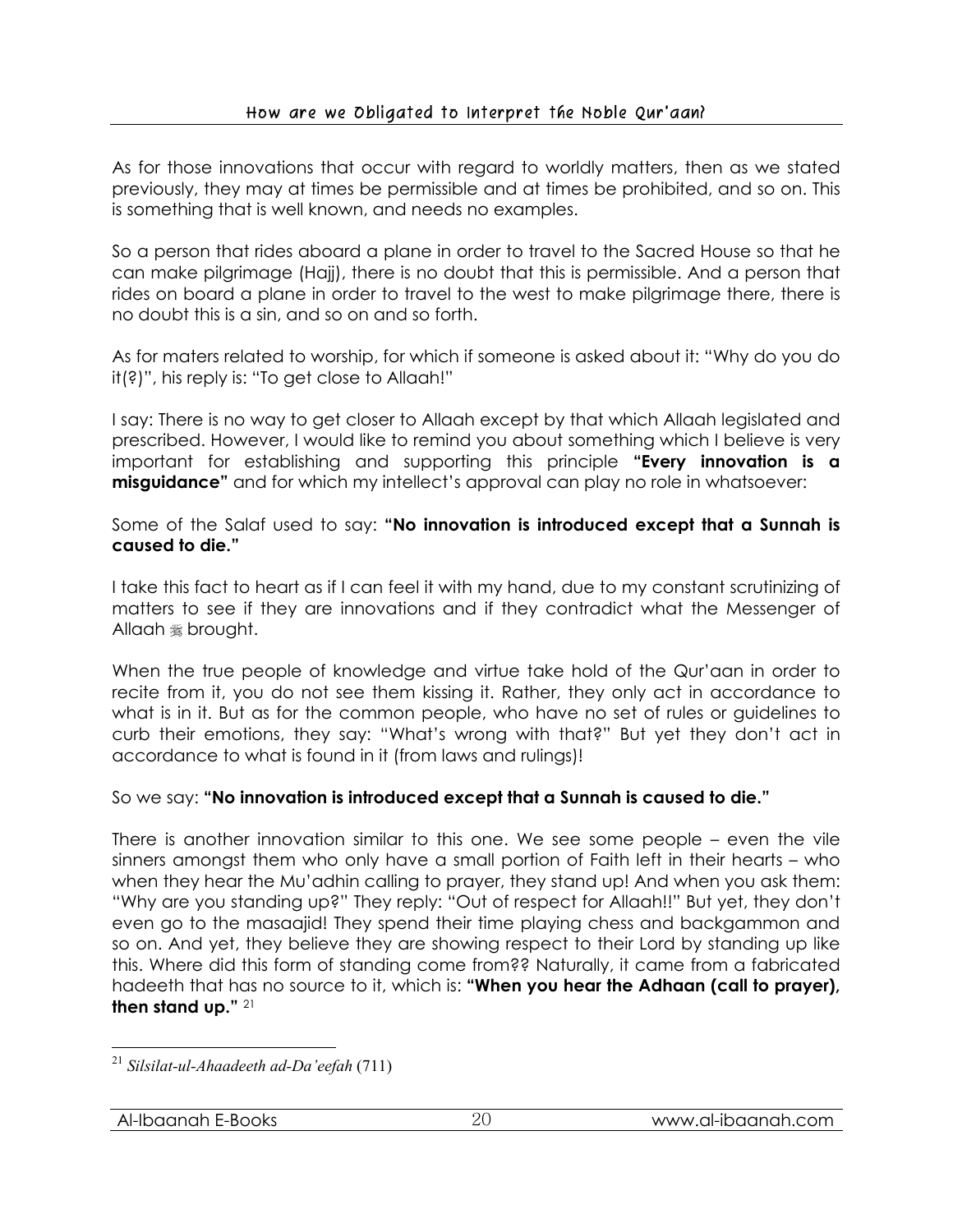There is no source for this hadeeth. Rather, it came by way of a distortion (of an authentic hadeeth) by some weak narrators and liars, who reported **"Stand"** (*qoomoo*) instead of **"Say"** (*qooloo*), whilst at the same time abridging the authentic hadeeth: **"When you hear the Adhaan, then say (***qooloo***) just as he says. Then send Salaat upon me…"** <sup>22</sup>

So look at how the Devil beautifies innovations to people, such that they feel content with themselves that they are believers who respect the rites of Allaah – the proof for this being: when they take the *mus-haf*, they kiss it, and when they hear the Adhaan, they stand up!!

But does he act upon the Qur'aan? He doesn't act upon the Qur'aan! So, for example, he may pray, but does he avoid delving into prohibitions? Does he avoid taking interest or giving it? Does he avoid spreading amongst the people the means that will increase them in their disobedience to Allaah? Does he…Does he…and so on and so forth?? These questions may never end. This is why we stop and suffice with that which Allaah has legislated for us from acts of obedience and worship without adding one single letter to that. This is since the matter is as the Prophet  $\ast$  said: **"I have not left behind anything that Allaah commanded you with except that I ordered you to do it."**

So will this thing that you do bring you closer to Allaah? If the answer is yes, then bring a text from Allaah's Messenger  $\frac{1}{20}$  concerning that. Their answer will be: "There is no text for that." So in this case, it's an innovation, and every innovation is misguidance and every misguidance is in the Hellfire.

No one should argue back to someone saying: "This issue is something so trivial, yet in spite of that, its misguidance and the one who does will be in the Hellfire??"

Imaam Ash-Shaatibee responded to the likes of this question, saying: "Every innovation, no matter how small it may be, is misguidance."

One should not look with regard to this ruling – i.e. that it's misguidance – to the innovation itself. Rather, one should look with respect to this ruling at the place in which this innovation has been introduced into. What is this place? The place I am referring to is the Legislation of Islaam, which has been completed and made perfect. So it is not proper for anyone to try to "amend it" by introducing an innovation into it, whether big or small. This is where the **"misguidance"** of innovations comes from. The misguidance doesn't come from just him introducing the innovation into Islaam, but rather because of the fact that he is giving (himself) the ability to amend the Legislation (of Islaam), above that of our Lord and above our Prophet  $\ddot{\ast}$ !

 $\overline{a}$ <sup>22</sup> *Saheeh Muslim* (384)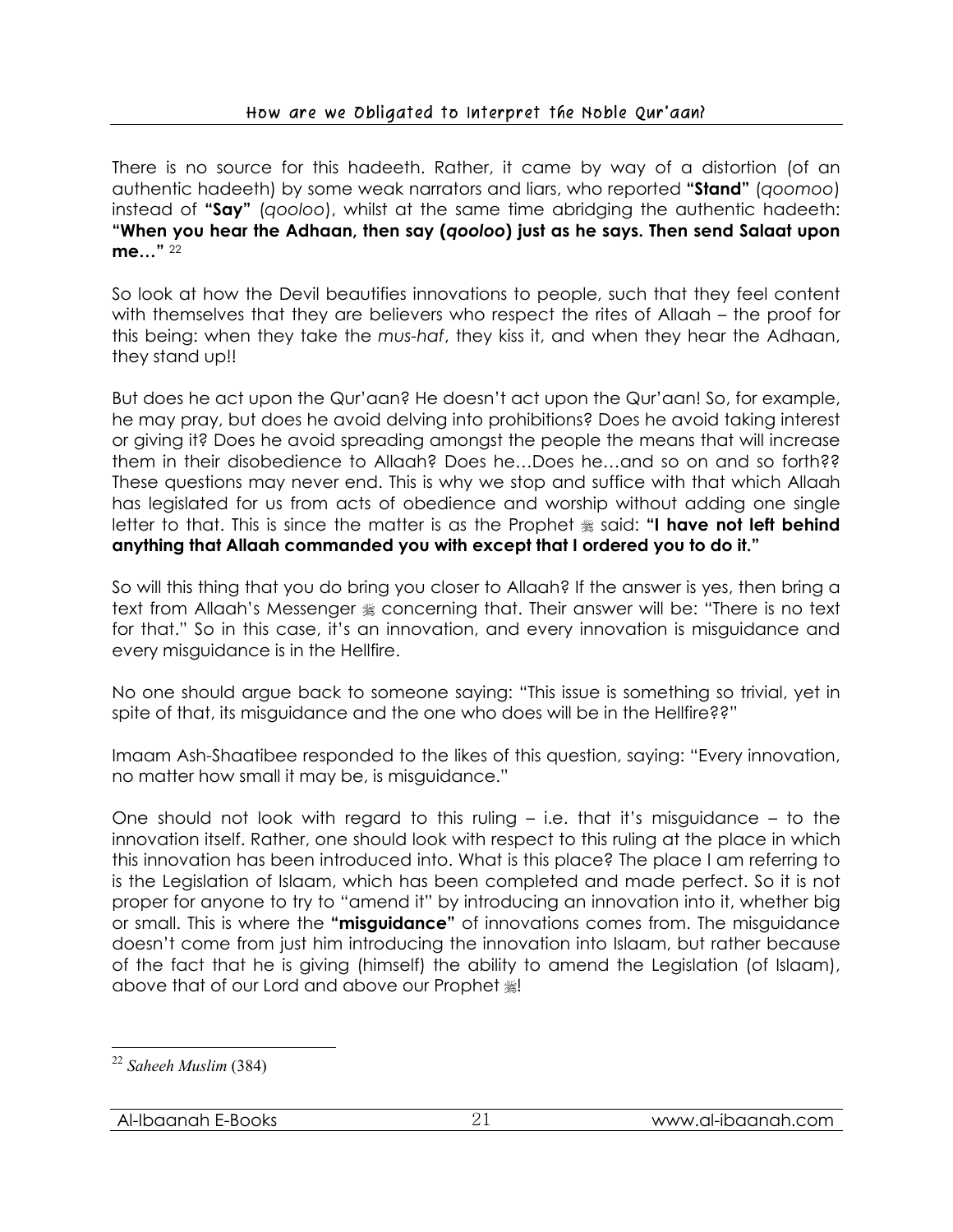**[9] Question:** How are we obligated to interpret the noble Qur'aan?

**[9] Answer:** Allaah, Blessed and Exalted, sent the Qur'aan down to the heart of His Messenger, Muhammad, in order to bring mankind from out of the darkness of disbelief and ignorance to the light of Islaam. Allaah says:

> الَر كِتَابٌ أَنزَلْنَاهُ إِلَيْكَ لِتُخْرِجَ النَّاسَ مِنَ الظُّلُمَاتِ إِلَى النُّورِ بِإِذْنِ رَبِّهِمْ إِلَى صِرَاطِ الْعَزِيزِ الْحَمِيدِ

**"Alif-Laam-Raa. This is a Book which We have revealed unto you (O Muhammad) in order that you may lead mankind from out of the darkness (of disbelief) into the light (of Islaam), by the permission of their Lord, to the path of the All-Mighty, the Most Praiseworthy."** [Surah Ibraaheem: 1]

And He placed His Messenger  $\frac{1}{26}$  to clarify, interpret and explain what is in the Qur'aan. Allaah says:

وَأَنزَلْنَا إِلَيْكَ الذِّآْرَ لِتُبَيِّنَ لِلنَّاسِ مَا نُزِّلَ إِلَيْهِمْ وَلَعَلَّهُمْ يَتَفَكَّرُونَ

**"And We revealed to you (O Muhammad), the Reminder (i.e. the Sunnah), in order for you to explain to mankind what was (already) revealed to them, and so that they may reflect."** [Surah An-Nahl: 44]

So the Sunnah came in order to explain and clarify what is found in the noble Qur'aan. It is (also) a revelation sent by Allaah, as He says:

وَمَا يَنطِقُ عَنِ الْهَوَى . إِنْ هُوَ إِلَّا وَحْيٌ يُوحَى

**"And he (i.e. Muhammad) does not speak from his own desire. Rather, it is just revelation that is revealed to him."** [Surah An-Najm: 3-4]

Furthermore, the Prophet  $\frac{1}{26}$  said: "I was indeed given the Qur'aan and something similar **to it along with it. It is imminent that there will come a time where a man who has eaten to his full will recline on his couch and say: 'Stick to the Qur'aan. Whatever you find in it that is Halaal (lawful), then declare it lawful. And whatever you find in it that is Haraam (unlawful), then declare it unlawful!' Whereas, whatever Allaah's Messenger made unlawful is just like what Allaah made unlawful."** <sup>23</sup>

 $\overline{a}$ 23 See the referencing of *Mishkaat-ul-Masaabeeh* (no. 163)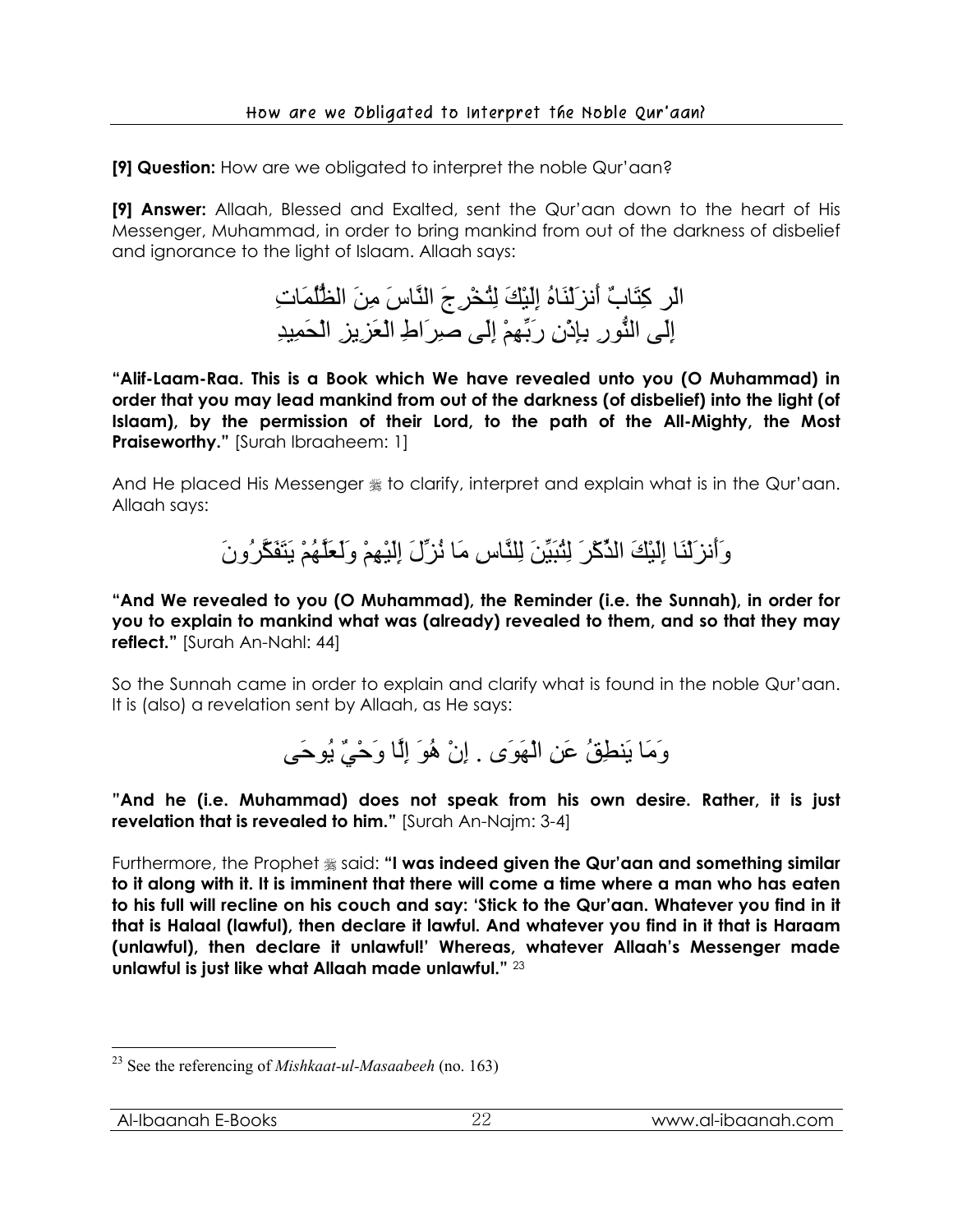So the first source that must be used to interpret the noble Qur'aan is the Qur'an (itself) along with the Sunnah, which consists of the Prophet's statements, actions and silent approvals. Then after that, it must be interpreted using the interpretations (tafseer) of the people of knowledge, at the head of whom are the Companions of the Prophet  $\ddot{\text{m}}$ . And the foremost amongst the Companions with regard to this subject (tafseer) is 'Abdullaah bin Mas'ood  $\ast$ . This is due to several factors, one being that he was one of the first to accompany the Prophet  $\frac{1}{26}$  (i.e. accept Islaam), and another being that he  $\frac{1}{26}$ would give strong emphasis to asking about, understanding, and interpreting the Qur'aan. Then after him comes 'Abdullaah bin 'Abbaas  $\clubsuit$ , about whom 'Abdullaah bin Mas'ood said: **"He is the interpreter (***turjumaan***) of the Qur'aan."**

Then after them, any Companion whose interpretation (tafseer) of an ayah can be authentically confirmed – and there exists no difference of opinion amongst the Companions regarding it, we accept this interpretation (tafseer) from him with full contentment, submission and reliance. And if no such tafseer can be found (from the Companions) regarding a particular ayah, then we take its tafseer from the Taabi'een, particularly those who specialized in studying tafseer under the Companions of Allaah's Messenger  $\frac{1}{2}$ , such as Sa'eed bin Jubair, Taawoos and others who are well known for their studying of tafseer under some of the Companions, particularly Ibn 'Abbaas  $\ast$ , as we mentioned previously.

Unfortunately, there are some *ayaat* that are interpreted according to a certain opinion or *madh-hab* (school of Jurisprudence), and for which no direct explanation from the Prophet  $\frac{1}{2}$  can be found. So because of this, some latter-day individuals relied solely on applying such *ayaat* according to their *madh-hab* in order to interpret them. And this is an extremely dangerous matter – where ayaat are interpreted in order to support one's *madh-hab* and (personal) views – whereas the scholars of tafseer have interpreted these verses in a different way than the adherents of these *madhaahib*  have interpreted them.

Perhaps, we should mention an example of this, which is Allaah's statement:



## **"So recite what is easy from the Qur'aan."** [Surah Al-Muzammil: 20]

Some of the adherents of certain *madhaahib* have interpreted this ayah to refer to just the recitation itself, meaning: What is obligatory to recite from the Qur'aan in all of the prayers is just one long ayah or three short ayaat. They said this in spite of there being reported the authentic hadeeth from the Prophet  $\ddot{\textbf{x}}$ : "There is no prayer for the one who **doesn't recite the opening chapter (Faatihah) of the Book (Qur'aan)."** <sup>24</sup>

 $\overline{a}$ <sup>24</sup> *Saheeh al-Jaami'-us-Sagheer* (7389)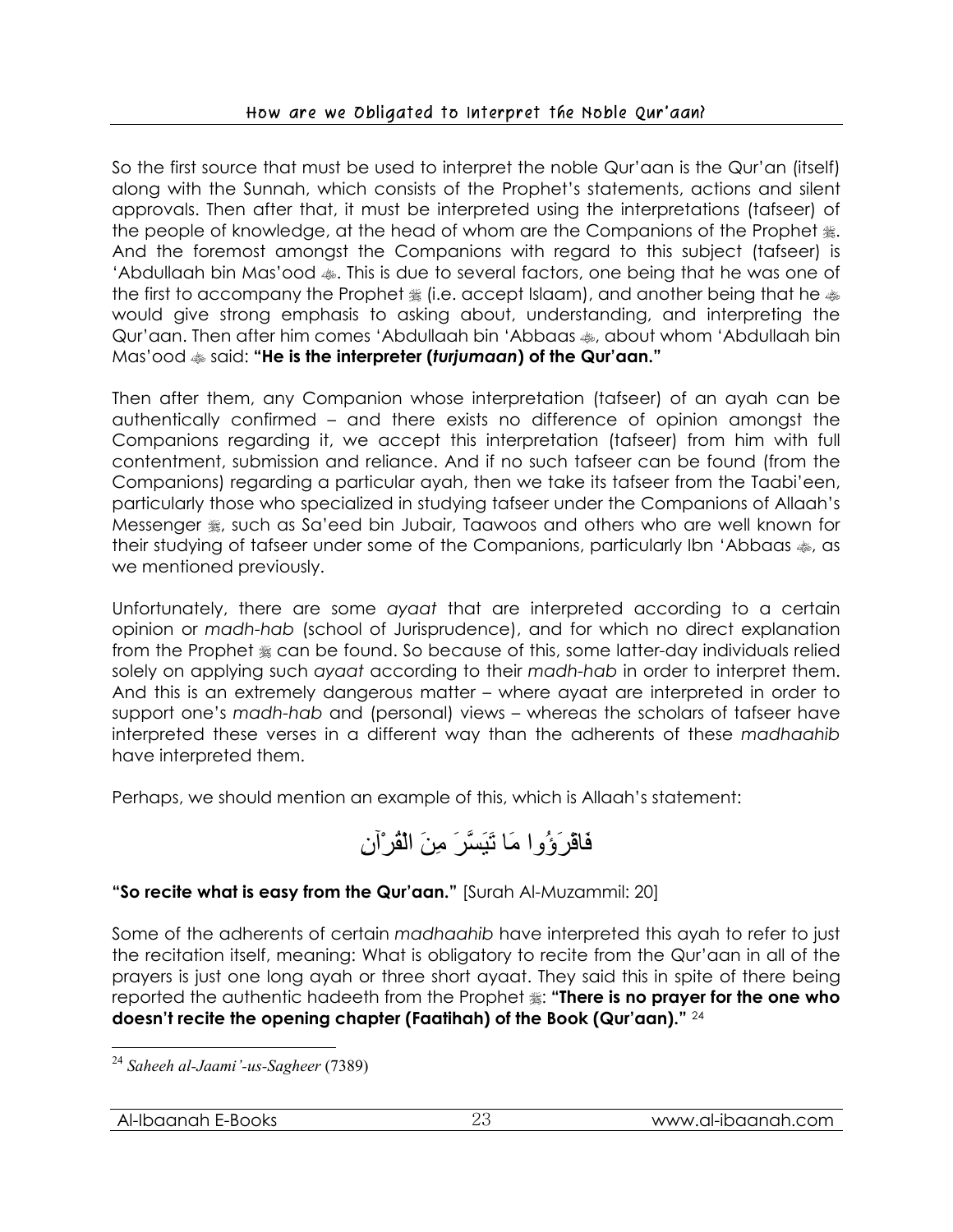In another hadeeth, the Prophet  $\frac{1}{26}$  said: **"Whoever performs a prayer in which he doesn't recite the opening chapter of the Book, it (i.e. his prayer) is deficient, deficient, deficient, incomplete."** <sup>25</sup>

The basis of proof indicated in these two hadeeths is rejected by the afore-mentioned interpretation of the above ayah, which is that the ayah refers to the recitation of the Qur'aan in general. And according to them, it is not permissible to interpret the Qur'aan except with the Sunnah that came in *mutawaatir*26 form – meaning it is not permitted to interpret the *mutawaatir* except with the *mutawaatir*. So because of this, they rejected the two previously mentioned hadeeth due to their relying on their opinion or *madh-hab* for the interpretation of this ayah.

In spite of this, all of the scholars of tafseer, past and present, have explained that the meaning of the noble ayah **"So recite what is easy from the Qur'aan"** is: "So pray what is easy for you from the Night Prayer (*Tahajjud*)." This is since Allaah mentioned this part of the ayah in connection to His saying (i.e. the complete ayah):

## إِنَّ رَبَّكَ يَعْلَمُ أَنَّكَ تَقُومُ أَدْنَى مِن ثُلُثَيِاللَّيْلِ وَنِصْفَهُ وَثُلُثَهُ وَطَائِفَةٌ مِّنَ الَّذِينَ مَعَكَ وَاللَّهُيُقَدِّرُ اللَّيْلَ وَالنَّهَارَ عَلِمَ أَن لَّن تُحْصُوهُ فَتَابَ عَلَيْكُمْفَاقْرَؤُوا مَا تَيَسَّرَ مِنَ الْقُرْآنِ

**"Verily, your Lord knows that you stand (to pray at night) a little less than two thirds of the night, or half the night, or a third of the night, and also a party of those with you. And Allaah measures the night and the day. He knows that you are unable to pray the entire night, so He has turned to you (in mercy). So recite what is easy from the Qur'aan."** [Surah Al-Muzammil: 20]

The last part means: "So pray what is easy for you from the Night Prayer (*Tahajjud*)." Therefore, the ayah is not in reference to what a person is obligated to recite specifically during the Night Prayer. Rather, (in this ayah), Allaah facilitates for the Muslims to pray what they are able to perform from the Night Prayer. This means that they are not obligated to pray what the Messenger of Allaah  $\frac{1}{28}$  used to pray, which was eleven rak'aat, as you are aware of.

So this is the meaning of the ayah. It is phrased in an Arabic style of "applying a portion, by which the whole is intended." Thus, Allaah's statement: **"So recite"** means **"So pray."** The prayer is the whole, while the recitation (in prayer) is the portion. The purpose of this phrasing is to clarify the importance of this portion with respect to that whole. Another example of this is Allaah's statement:

<sup>25</sup> *Sifat-us-Salaat* (97)

<sup>&</sup>lt;sup>26</sup> **Translator's Note:** A *mutawaatir* hadeeth is a narration that has been reported by a group of people that is so large it is impossible to conceive that they conspired to lie regarding it.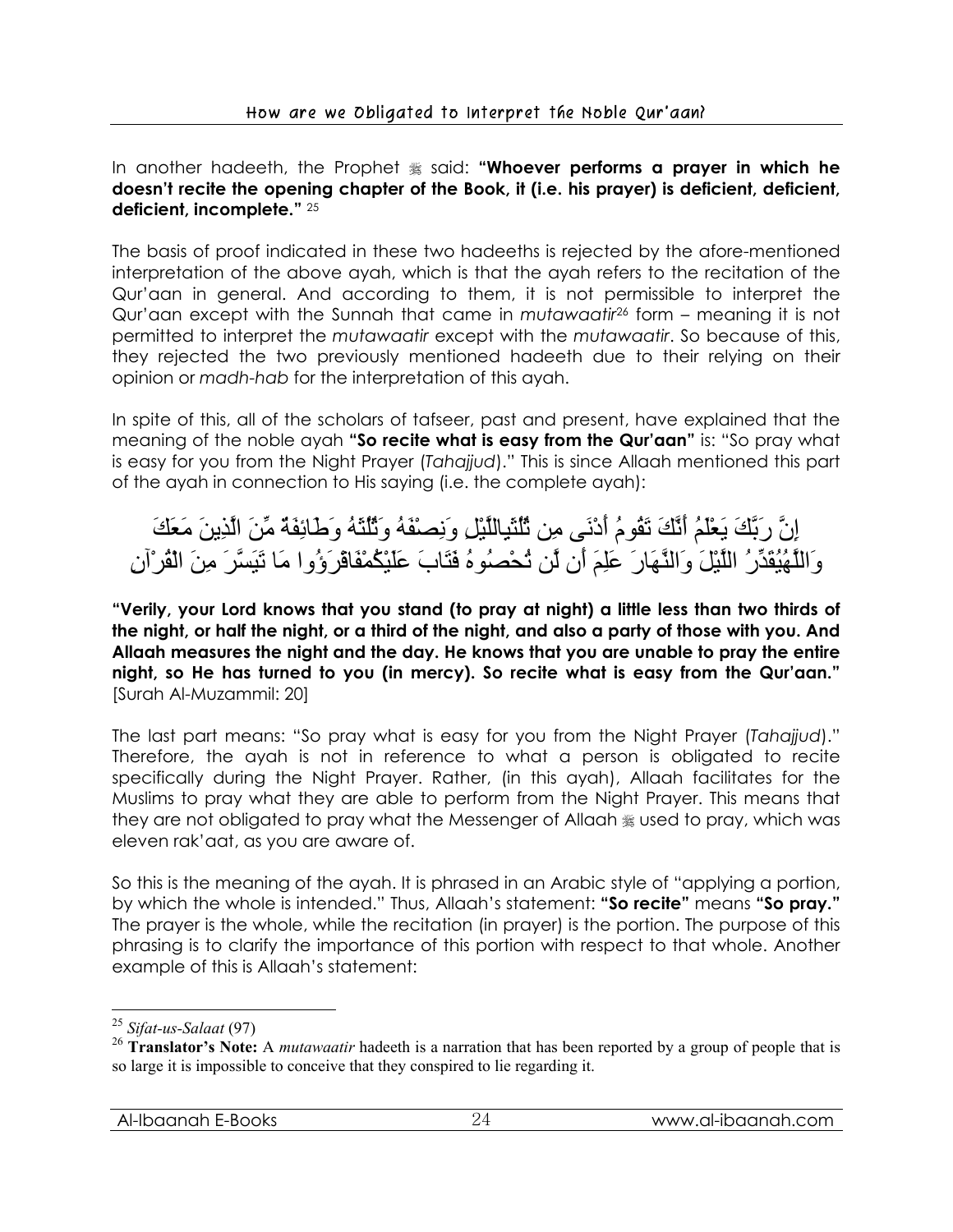أَقِمِ الصَّلاَةَ لِدُلُوكِ الشَّمْسِ إِلَى غَسَقِ اللَّيْلِ وَقُرْآنَ الْفَجْرِ

#### **"Perform the prayer from mid-day until the darkness of the night (Dhuhr, 'Asr, Maghrib, 'Ishaa), and (also) the (recitation of the) Qur'aan of Fajr (dawn)."** [Surah Al-Israa: 78]

The meaning of **"the Qur'aan of Fajr"** is "the Fajr Prayer." So in this situation also, the portion is applied but the whole is intended. This is a style in the Arabic Language that is well known.

So therefore, after showing the interpretation of this ayah from the scholars of tafseer, without there being any difference of opinion amongst the past and present from them, it is not permissible to reject the first and second hadeeths (mentioned previously), claiming that they are *ahaad*,<sup>27</sup> and that it is not permissible to interpret the Qur'aan with *ahaad* hadeeth! This is since the afore-mentioned ayah was interpreted by the statements of the scholars who are knowledgeable of the language of the Qur'aan. This is first, and secondly, it is because the hadeeth of the Prophet  $*$  does not contradict the Qur'aan, but rather, it explains and clarifies it, as we explained in the beginning of this discussion. How can this be when this ayah has no relation to the subject of what a Muslim is obligated to recite during prayer, regardless of whether it is an obligatory or recommended prayer.

But as for the two afore-mentioned hadeeths, then it is clear that they both are on the subject of a person's prayer not being valid unless he recites Surah Al-Faatihah in it: **"There is no prayer for the one who doesn't recite the opening chapter (Faatihah) of the Book (Qur'aan)"** and **"Whoever performs a prayer in which he doesn't recite the opening chapter of the Book, it (i.e. the prayer) is deficient, deficient, deficient, incomplete."**

This means that the prayer is defective. So whoever finishes his prayer while it is deficient, then he in fact didn't pray at all. And his prayer at this point becomes invalid, as is apparent in the first hadeeth.

So if this reality becomes clear to us, we must therefore feel secure with the *ahaadeeth*  that come to us from the Prophet, which are reported in the books of Sunnah, firstly, and with their authentic chains of narration, secondly. And we must have no doubts or uncertainties about them due to some philosophical approach to the *ahaadeeth*, which we hear about in current times, such as:

<sup>27</sup> **Translator's Note:** An *ahaad* hadeeth is a narration reported by just one narrator. It is the opposite of a *mutawaatir* narration, which is a narration reported by a group of people that is so large it is impossible to conceive that they conspired to lie regarding it.